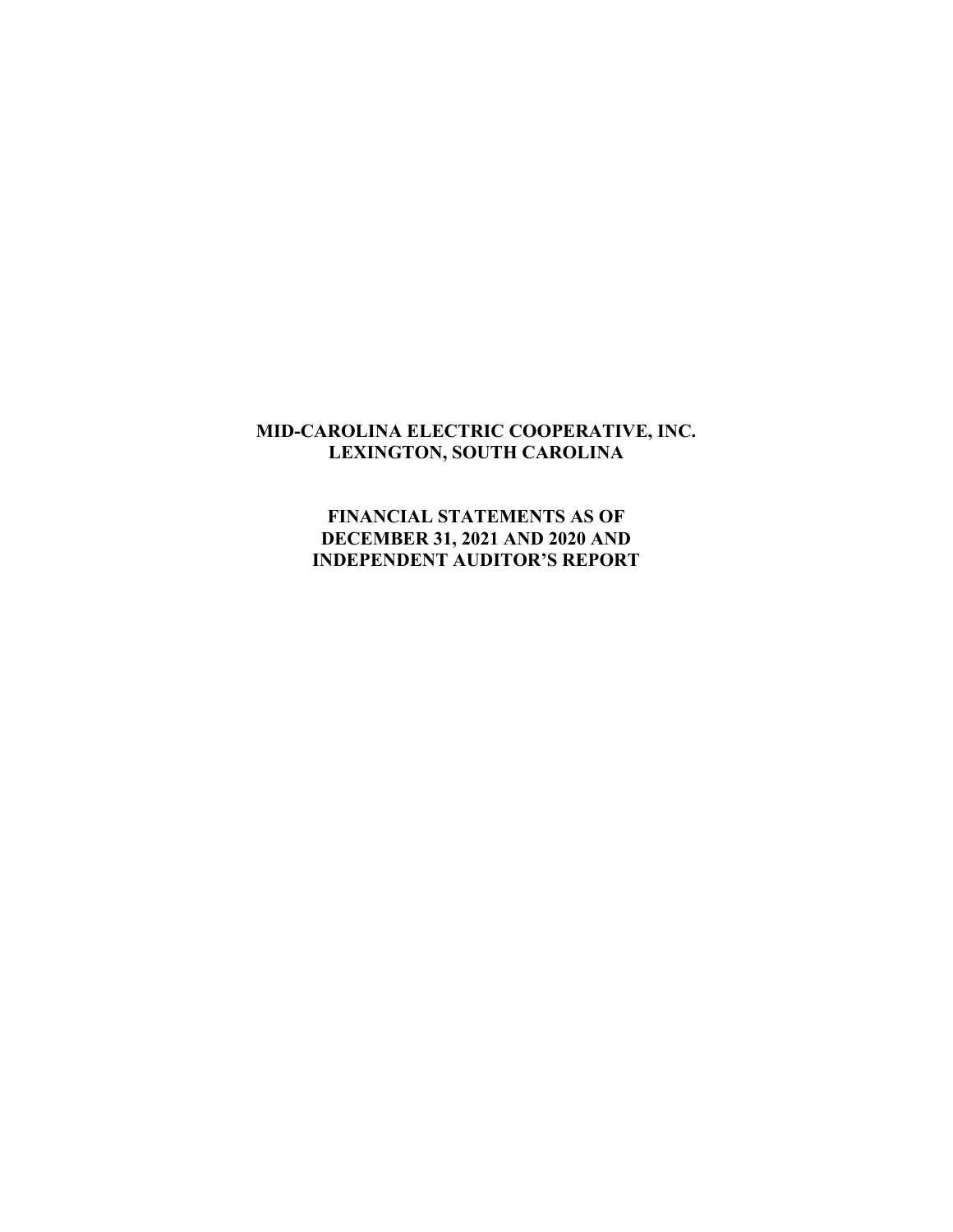# MID-CAROLINA ELECTRIC COOPERATIVE, INC.

# **CONTENTS**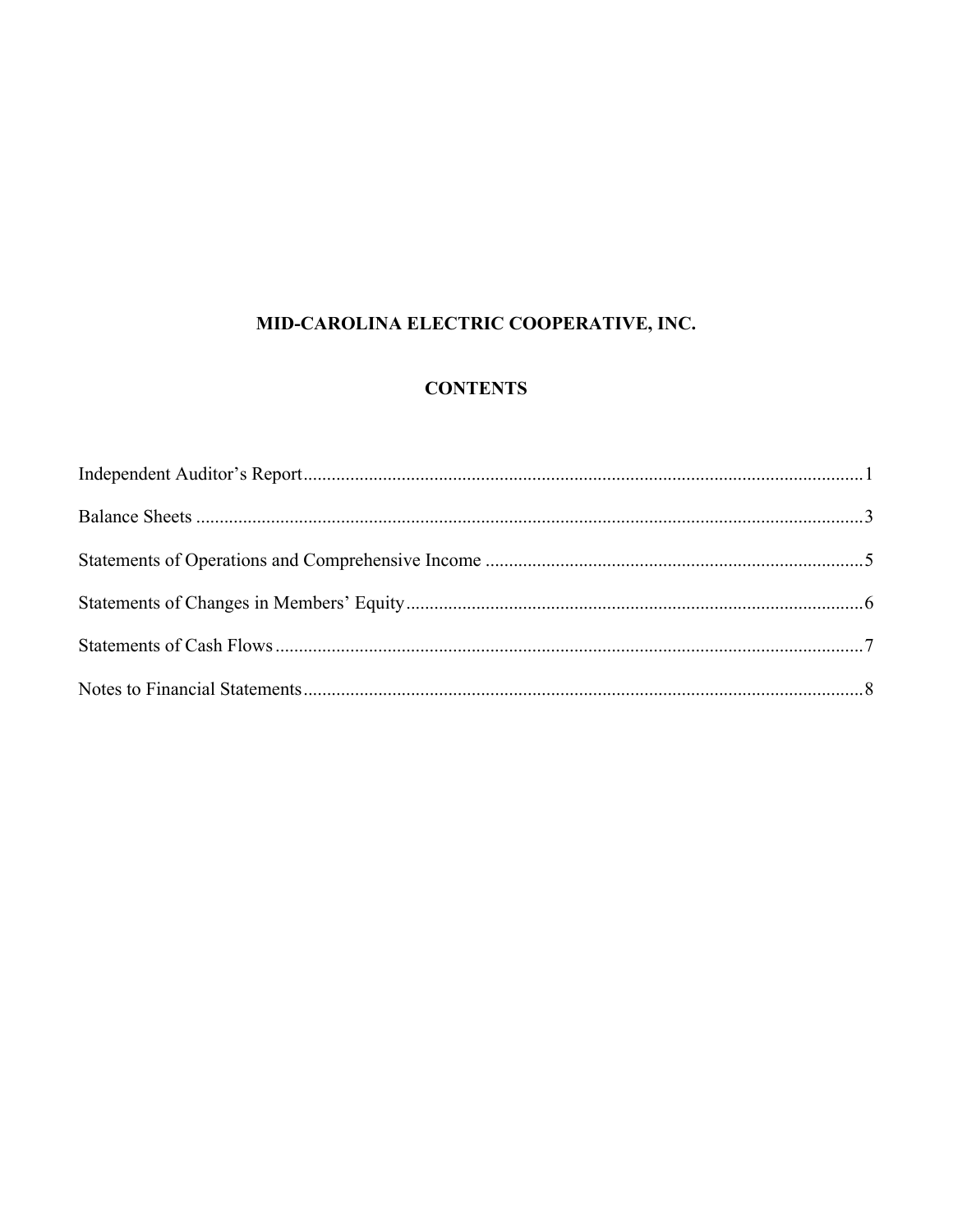

February 23, 2022

# **INDEPENDENT AUDITOR'S REPORT**

The Board of Trustees Mid-Carolina Electric Cooperative, Inc.

## **Opinion**

We have audited the financial statements of **Mid-Carolina Electric Cooperative, Inc.**, which comprise the balance sheets as of December 31, 2021 and 2020, and the related statements of operations and comprehensive income, changes in members' equity, and cash flows for the years then ended, and the related notes to the financial statements.

In our opinion, the accompanying financial statements present fairly, in all material respects, the financial position of Mid-Carolina Electric Cooperative, Inc. as of December 31, 2021 and 2020 and the results of its operations and its cash flows for the years then ended in accordance with accounting principles generally accepted in the United States of America.

## **Basis for Opinion**

We conducted our audits in accordance with auditing standards generally accepted in the United States of America (GAAS). Our responsibilities under those standards are further described in the Auditor's Responsibilities for the Audit of the Financial Statements section of our report. We are required to be independent of Mid-Carolina Electric Cooperative, Inc. and to meet our other ethical responsibilities, in accordance with the relevant ethical requirements relating to our audits. We believe that the audit evidence we have obtained is sufficient and appropriate to provide a basis for our audit opinion.

## **Responsibilities of Management for the Financial Statements**

Management is responsible for the preparation and fair presentation of these financial statements in accordance with accounting principles generally accepted in the United States of America; and for the design, implementation, and maintenance of internal control relevant to the preparation and fair presentation of financial statements that are free from material misstatement, whether due to fraud or error.

In preparing the financial statements, management is required to evaluate whether there are conditions or events, considered in the aggregate, that raise substantial doubt about Mid-Carolina Electric Cooperative, Inc.'s ability to continue as a going concern for one year after the date that the financial statements are available to be issued.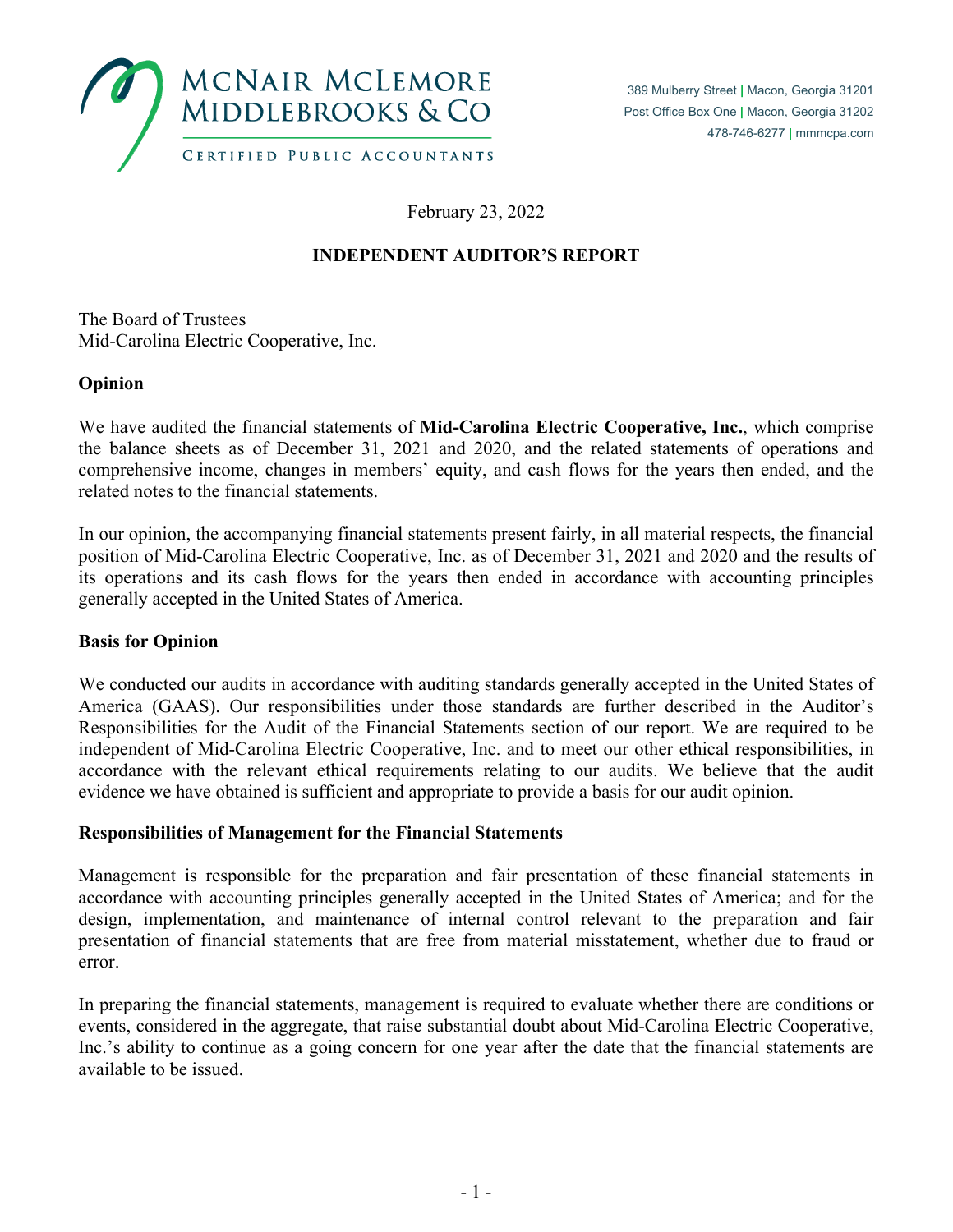#### **Auditor's Responsibilities for the Audit of the Financial Statements**

Our objectives are to obtain reasonable assurance about whether the financial statements as a whole are free from material misstatement, whether due to fraud or error, and to issue an auditor's report that includes our opinion. Reasonable assurance is a high level of assurance but is not absolute assurance and therefore is not a guarantee that an audit conducted in accordance with GAAS will always detect a material misstatement when it exists. The risk of not detecting a material misstatement resulting from fraud is higher than for one resulting from error, as fraud may involve collusion, forgery, intentional omissions, misrepresentations, or the override of internal control. Misstatements are considered material if there is a substantial likelihood that, individually or in the aggregate, they would influence the judgment made by a reasonable user based on the financial statements.

In performing an audit in accordance with GAAS, we:

- Exercise professional judgement and maintain professional skepticism throughout the audit.
- Identify and assess the risks of material misstatements of the financial statements, whether due to fraud or error, and design and perform audit procedures responsive to those risks. Such procedures include examining, on a test basis, evidence regarding the amounts and disclosures in the financial statements.
- Obtain an understanding of internal control relevant to the audit in order to design audit procedures that are appropriate in the circumstances, but not for the purpose of expressing an opinion on the effectiveness of Mid-Carolina Electric Cooperative, Inc.'s internal control. Accordingly, no such opinion is expressed.
- Evaluate the appropriateness of accounting policies used and the reasonableness of significant accounting estimates made by management, as well as evaluate the overall presentation of the financial statements.
- Conclude whether, in our judgement, there are conditions or events, considered in the aggregate, that raise substantial doubt about Mid-Carolina Electric Cooperative, Inc.'s ability to continue as a going concern for a reasonable period of time.

We are required to communicate with those charged with governance regarding, among other matters, the planned scope and timing of the audit, significant audit findings, and certain internal control-related matters that we identified during the audit.

Mc Nair, Mc Lemon, Middlebrooks: Co., LLC McNAIR, McLEMORE, MIDDLEBROOKS & CO., LLC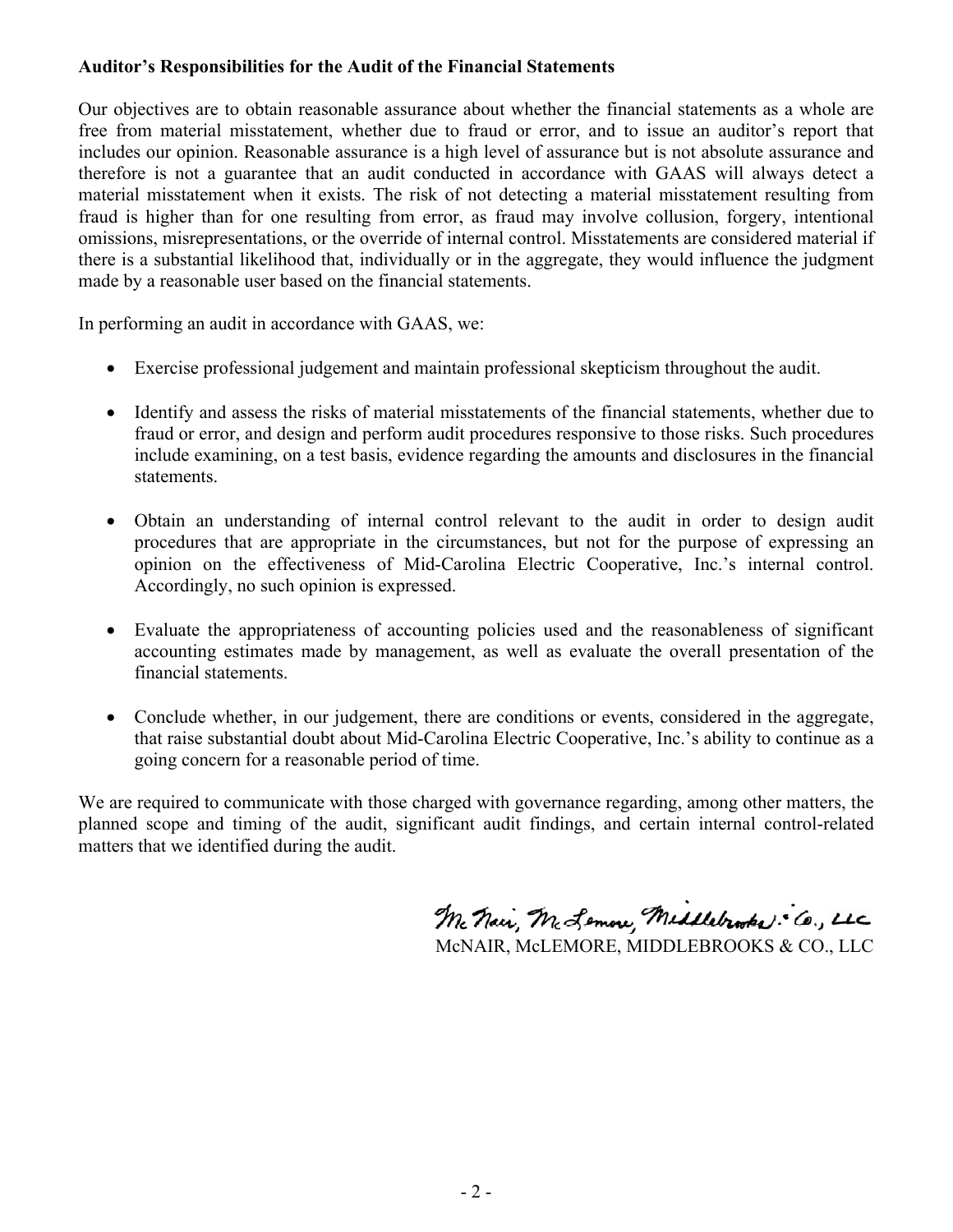#### **MID-CAROLINA ELECTRIC COOPERATIVE, INC. BALANCE SHEETS DECEMBER 31**

## **ASSETS**

|                                                                                    | 2021              |              | 2020         |
|------------------------------------------------------------------------------------|-------------------|--------------|--------------|
|                                                                                    |                   |              |              |
| <b>Utility Plant</b><br>Electric Plant in Service - At Cost                        | \$<br>348,970,665 | $\mathbb{S}$ |              |
|                                                                                    |                   |              | 331,964,055  |
| <b>Construction Work in Progress</b>                                               | 12,682,091        |              | 9,054,625    |
| <b>Gross Utility Plant</b>                                                         | 361, 652, 756     |              | 341,018,680  |
| <b>Accumulated Provision For Depreciation</b>                                      | (94, 705, 424)    |              | (88,096,838) |
|                                                                                    | 266,947,332       |              | 252,921,842  |
| <b>Other Property and Investments</b>                                              |                   |              |              |
| Investments in Associated Organizations                                            | 11,900,039        |              | 11,116,375   |
| Prepaid Postretirement Healthcare Obligation                                       | 12,684,342        |              | 11,524,836   |
| Other Investments                                                                  | 386,300           |              | 230,357      |
|                                                                                    | 24,970,681        |              | 22,871,568   |
| <b>Current Assets</b>                                                              |                   |              |              |
| Cash and Cash Equivalents<br>Accounts Receivable (Net of Accumulated Provision for | 9,169,826         |              | 8,844,299    |
| Uncollectibles of \$720,679 in 2021 and \$793,592 in 2020)                         | 5,213,913         |              | 6,455,700    |
| <b>Accrued Utility Revenue</b>                                                     | 7,606,274         |              | 8,356,089    |
| <b>Interest Receivable</b>                                                         | 18,030            |              | 17,993       |
| Materials and Supplies                                                             | 1,979,861         |              | 1,800,284    |
| Prepayments                                                                        | 470,196           |              | 433,920      |
|                                                                                    | 24,458,100        |              | 25,908,285   |
| <b>Deferred Debits</b>                                                             | 15,256            |              | 206,681      |
| <b>Total Assets</b>                                                                | \$<br>316,391,369 | $\mathbb{S}$ | 301,908,376  |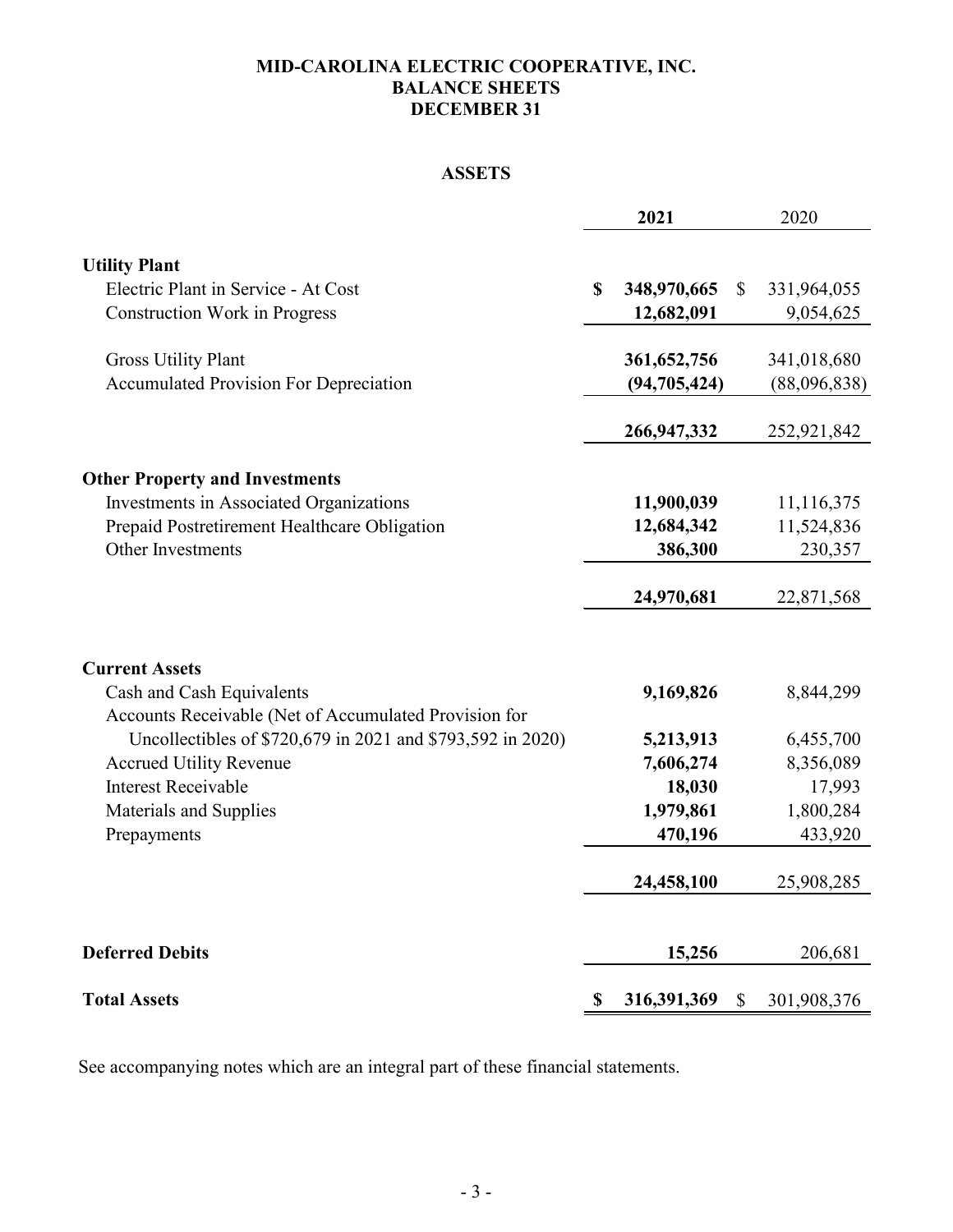## **MID-CAROLINA ELECTRIC COOPERATIVE, INC. BALANCE SHEETS DECEMBER 31**

## **MEMBERS' EQUITY AND LIABILITIES**

|                                                        | 2021              |                           | 2020        |
|--------------------------------------------------------|-------------------|---------------------------|-------------|
| <b>Members' Equity</b>                                 |                   |                           |             |
| Membership Fees                                        | \$                | $\boldsymbol{\mathsf{S}}$ |             |
|                                                        | 737,820           |                           | 729,835     |
| Patronage Capital                                      | 57,751,595        |                           | 53,949,461  |
| Accumulated Other Comprehensive Income                 | 1,958,700         |                           | 2,329,500   |
| Other Equities                                         | 12,084,700        |                           | 11,773,304  |
|                                                        | 72,532,815        |                           | 68,782,100  |
| <b>Long-Term Liabilities</b>                           |                   |                           |             |
| Long-Term Debt                                         | 188,428,845       |                           | 192,424,723 |
| Long-Term Capital Lease Obligations                    | 1,149,580         |                           | 1,221,011   |
| Other Long-Term Liabilities                            | 386,300           |                           | 230,357     |
|                                                        |                   |                           |             |
|                                                        | 189,964,725       |                           | 193,876,091 |
| <b>Current Liabilities</b>                             |                   |                           |             |
| <b>Current Maturities of Long-Term Debt</b>            | 8,092,669         |                           | 8,225,994   |
| <b>Current Maturities of Capital Lease Obligations</b> | 192,857           |                           | 163,511     |
| Line-of-Credit                                         | 18,650,000        |                           | 11,000,000  |
| <b>Accounts Payable</b>                                | 6,610,796         |                           | 8,587,390   |
| <b>Consumer Deposits</b>                               | 943,521           |                           | 931,888     |
| Accrued and Withheld Taxes                             | 6,923,941         |                           | 7,012,010   |
| Other Current and Accrued Liabilities                  | 2,234,029         |                           | 2,050,224   |
|                                                        |                   |                           |             |
|                                                        | 43,647,813        |                           | 37,971,017  |
|                                                        |                   |                           |             |
| <b>Deferred Credits</b>                                | 10,246,016        |                           | 1,279,168   |
| <b>Total Members' Equity and Liabilities</b>           | \$<br>316,391,369 | $\mathbb{S}$              | 301,908,376 |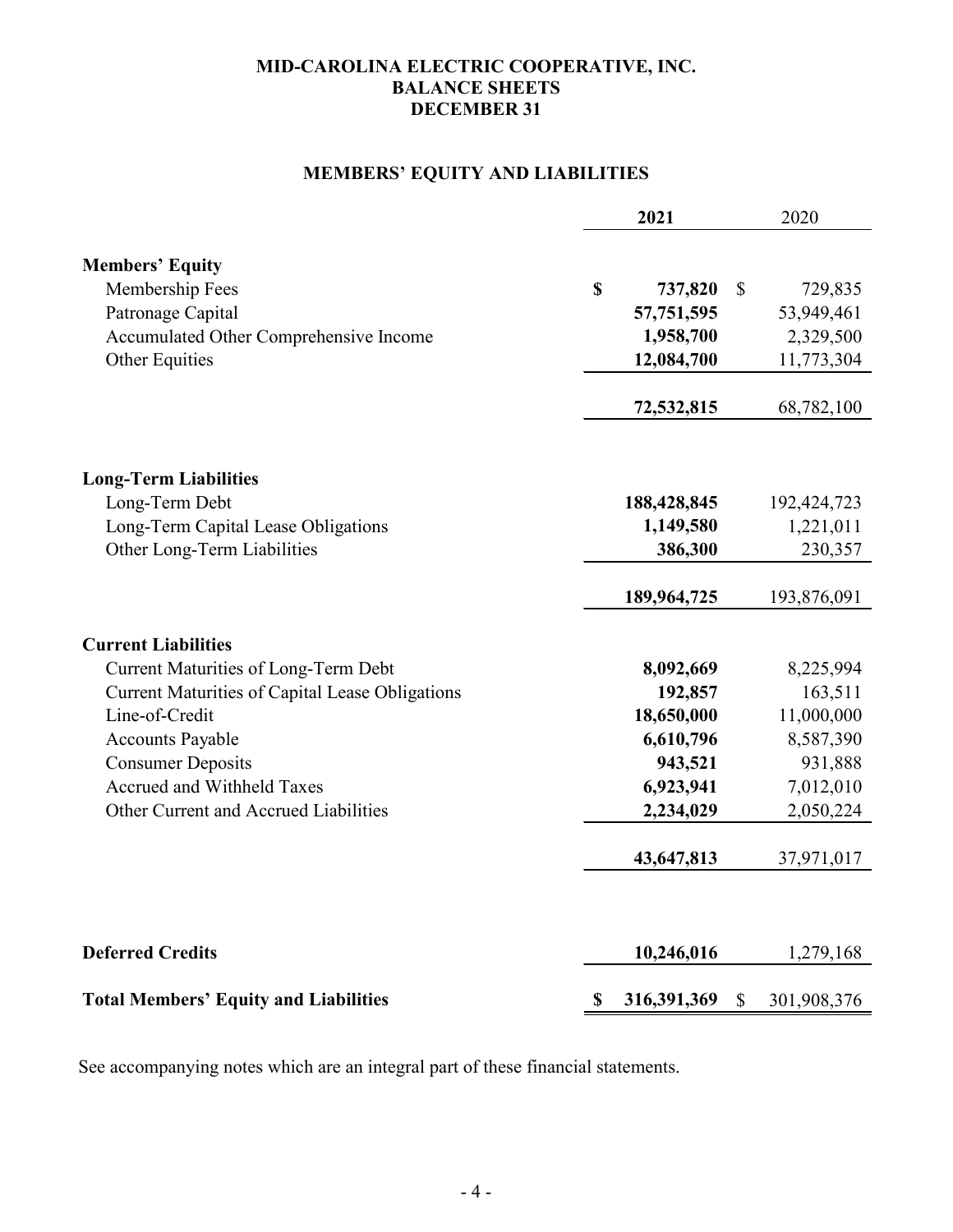#### **MID-CAROLINA ELECTRIC COOPERATIVE, INC. STATEMENTS OF OPERATIONS AND COMPREHENSIVE INCOME FOR THE YEARS ENDED DECEMBER 31**

|                                                                |               | 2021        |              | 2020        |
|----------------------------------------------------------------|---------------|-------------|--------------|-------------|
| <b>Operating Revenue and Patronage Capital</b>                 | $\mathbf{\$}$ | 126,060,232 | $\mathbb{S}$ | 128,046,898 |
| <b>Operating Expenses</b>                                      |               |             |              |             |
| Cost of Power                                                  |               | 77,387,989  |              | 78,731,920  |
| <b>Distribution Operations</b>                                 |               | 3,990,377   |              | 4,007,641   |
| <b>Distribution Maintenance</b>                                |               | 12,229,002  |              | 13,332,848  |
| <b>Consumer Accounts</b>                                       |               | 3,661,725   |              | 5,220,083   |
| <b>Consumer Service and Information</b>                        |               | 1,078,161   |              | 794,054     |
| <b>Sales</b>                                                   |               | 296,764     |              | 273,557     |
| Administrative and General                                     |               | 5,643,550   |              | 5,481,797   |
| Depreciation                                                   |               | 9,290,137   |              | 8,963,877   |
| Other                                                          |               | 1,036,845   |              | 1,010,834   |
| <b>Total Operating Expenses</b>                                |               | 114,614,550 |              | 117,816,611 |
| <b>Operating Margins Before Interest Expense</b>               |               | 11,445,682  |              | 10,230,287  |
| <b>Interest Expense</b>                                        |               | 8,796,141   |              | 8,864,696   |
| <b>Operating Margins After Interest Expense</b>                |               | 2,649,541   |              | 1,365,591   |
| <b>Nonoperating Margins</b>                                    |               | 4,745,882   |              | 3,001,482   |
| <b>Generation and Transmission Cooperative Capital Credits</b> |               | 242,946     |              | 155,702     |
| <b>Other Capital Credits and Patronage Capital Allocations</b> |               | 1,023,741   |              | 938,662     |
| <b>Net Margins</b>                                             |               | 8,662,110   |              | 5,461,437   |
| <b>Other Comprehensive Income</b>                              |               |             |              |             |
| Actuarial Gain (Loss)                                          |               | 294,505     |              | 266,467     |
| Amortization of Actuarial Gain (Loss)                          |               | (294, 505)  |              | (266, 467)  |
| <b>Amortization of Prior Service Cost</b>                      |               | (370, 800)  |              | (370, 800)  |
| <b>Total Other Comprehensive Income</b>                        |               | (370, 800)  |              | (370, 800)  |
| <b>Total Comprehensive Income</b>                              | \$            | 8,291,310   | $\mathbb{S}$ | 5,090,637   |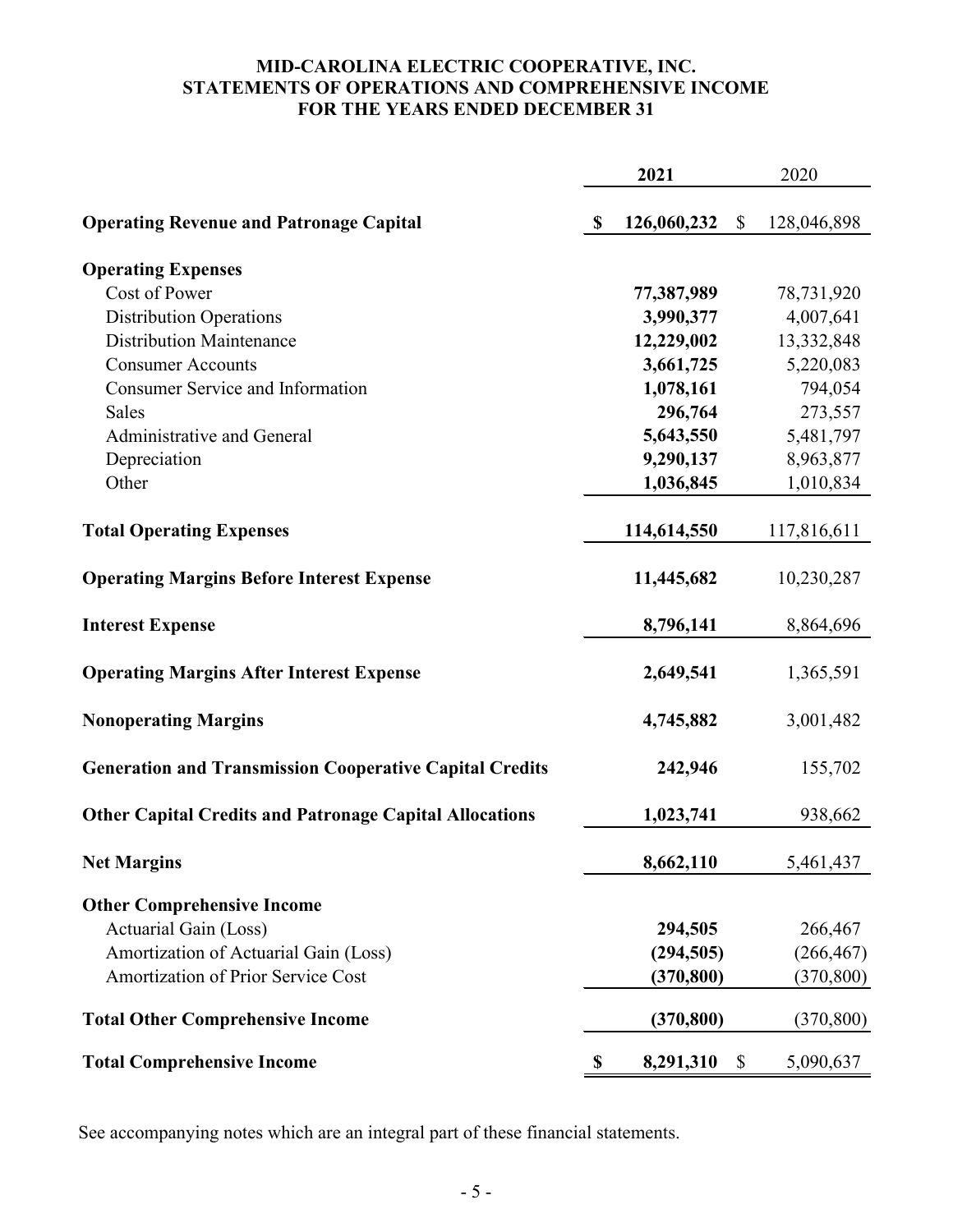## **MID-CAROLINA ELECTRIC COOPERATIVE, INC. STATEMENTS OF CHANGES IN MEMBERS' EQUITY FOR THE YEARS ENDED DECEMBER 31, 2021 AND 2020**

|                                      |                           | Membership<br><b>Fees</b> |               | Patronage<br>Capital |               | <b>Accumulated</b><br>Other<br>Comprehensive<br><b>Income</b> | Other<br><b>Equities</b>   |              | <b>Total</b><br>Members'<br><b>Equity</b> |
|--------------------------------------|---------------------------|---------------------------|---------------|----------------------|---------------|---------------------------------------------------------------|----------------------------|--------------|-------------------------------------------|
| <b>Balance, December 31, 2019</b>    | $\boldsymbol{\mathsf{S}}$ | 715,535                   | $\mathbb{S}$  | 51,576,708           | $\mathbb{S}$  | 2,700,300                                                     | 11,768,694<br>$\mathbb{S}$ | $\mathbb{S}$ | 66,761,237                                |
| Net Margins                          |                           |                           |               | 5,461,437            |               |                                                               |                            |              | 5,461,437                                 |
| <b>Patronage Capital Retirements</b> |                           |                           |               | (3,088,684)          |               |                                                               |                            |              | (3,088,684)                               |
| Membership Fees                      |                           | 14,300                    |               |                      |               |                                                               |                            |              | 14,300                                    |
| Other                                |                           |                           |               |                      |               |                                                               | 4,610                      |              | 4,610                                     |
| <b>Postretirement Benefits</b>       |                           |                           |               |                      |               | (370, 800)                                                    |                            |              | (370, 800)                                |
| <b>Balance, December 31, 2020</b>    |                           | 729,835                   |               | 53,949,461           |               | 2,329,500                                                     | 11,773,304                 |              | 68,782,100                                |
| Net Margins                          |                           |                           |               | 8,662,110            |               |                                                               |                            |              | 8,662,110                                 |
| <b>Patronage Capital Retirements</b> |                           |                           |               | (4,859,976)          |               |                                                               |                            |              | (4,859,976)                               |
| Membership Fees                      |                           | 7,985                     |               |                      |               |                                                               |                            |              | 7,985                                     |
| Other                                |                           |                           |               |                      |               |                                                               | 311,396                    |              | 311,396                                   |
| <b>Postretirement Benefits</b>       |                           |                           |               |                      |               | (370, 800)                                                    |                            |              | (370, 800)                                |
| <b>Balance, December 31, 2021</b>    | \$                        | 737,820                   | $\mathbf{\$}$ | 57,751,595           | $\mathbf{\$}$ | 1,958,700                                                     | 12,084,700<br>\$           | <sup>S</sup> | 72,532,815                                |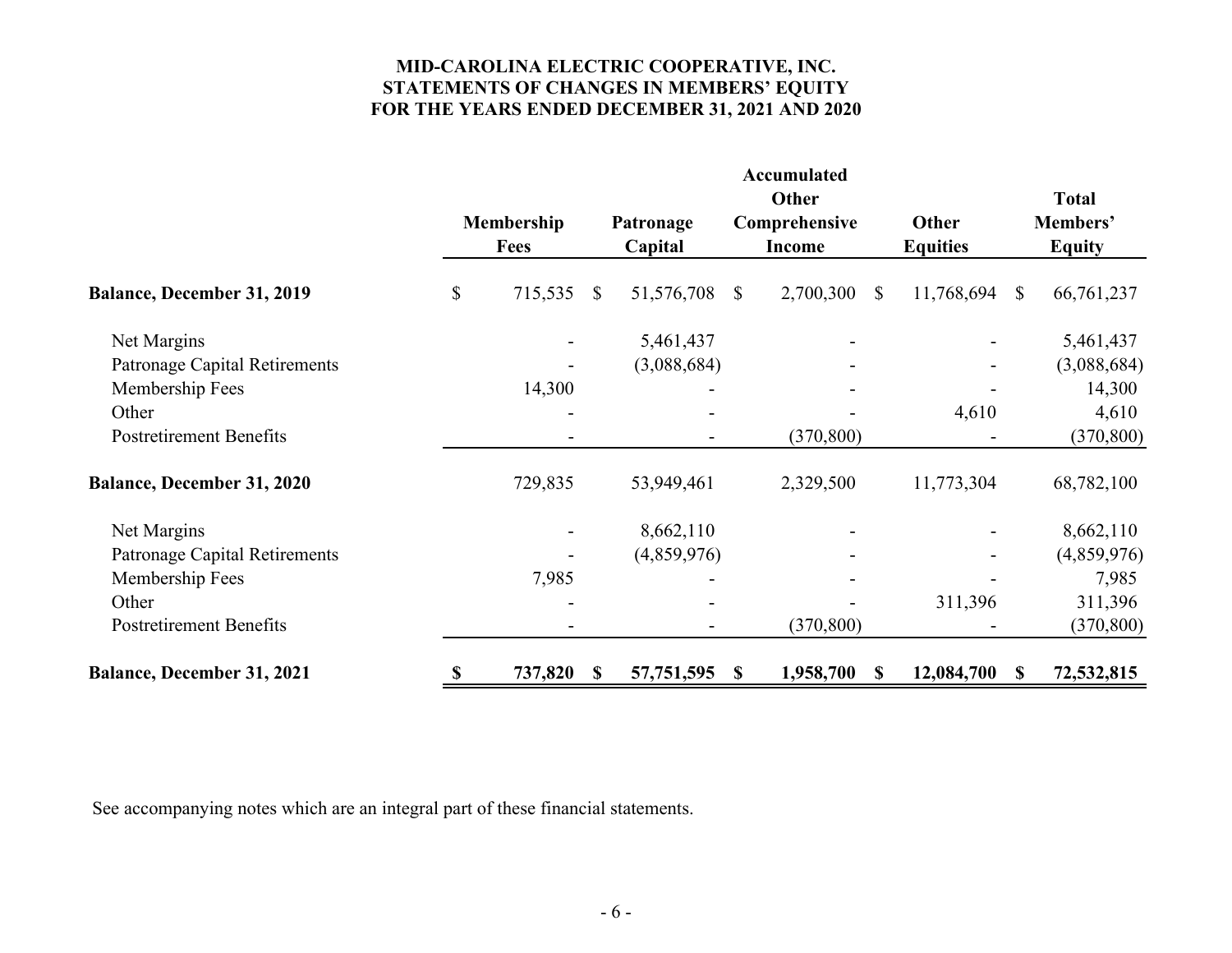## **MID-CAROLINA ELECTRIC COOPERATIVE, INC. STATEMENTS OF CASH FLOWS FOR THE YEARS ENDED DECEMBER 31**

|                                                                          |    | 2021                      | 2020           |
|--------------------------------------------------------------------------|----|---------------------------|----------------|
|                                                                          |    |                           |                |
| <b>Cash Flows from Operating Activities</b><br>Net Margins               | \$ | 8,662,110<br>$\mathbb{S}$ | 5,461,437      |
| Adjustments to Reconcile Net Margins to Net Cash                         |    |                           |                |
| Provided by Operating Activities                                         |    |                           |                |
| <b>Accumulated Provision for Postretirement Benefits</b>                 |    | (2, 195, 252)             | (2,604,210)    |
| <b>Postretirement Benefit Contributions</b>                              |    | (335, 054)                | (327, 280)     |
|                                                                          |    |                           |                |
| Other Benefit Plan Redemption                                            |    | 1,000,000                 | 2,247,616      |
| Depreciation<br><b>Deferred Debits</b>                                   |    | 9,889,592                 | 9,532,822      |
|                                                                          |    | 191,425                   | 2,262,616      |
| Deferred Credits                                                         |    | 8,966,848                 | 912,461        |
| Patronage Capital from Associated Organizations                          |    | (1,266,689)               | (1,094,366)    |
| <b>Change In</b>                                                         |    |                           |                |
| <b>Accounts Receivable</b>                                               |    | 1,241,787                 | 557,259        |
| <b>Accrued Utility Revenue</b>                                           |    | 749,815                   | (1,173,524)    |
| <b>Other Current Assets</b>                                              |    | (36,313)                  | 36,655         |
| Accounts Payable                                                         |    | (1,976,594)               | (2,719,020)    |
| <b>Consumer Deposits</b>                                                 |    | 11,633                    | (131,215)      |
| Other Current Liabilities                                                |    | 95,736                    | (186, 223)     |
|                                                                          |    | 24,999,044                | 12,775,028     |
| <b>Cash Flows from Investing Activities</b>                              |    |                           |                |
| Extension and Replacement of Plant                                       |    | (23,778,905)              | (13,221,801)   |
|                                                                          |    | 463,452                   | 609,846        |
| Return of Equity from Associated Organizations<br>Materials and Supplies |    | (179, 577)                | 73,880         |
|                                                                          |    |                           |                |
|                                                                          |    | (23, 495, 030)            | (12, 538, 075) |
| <b>Cash Flows from Financing Activities</b>                              |    |                           |                |
| Principal Repayment of Long-Term Debt                                    |    | (7, 777, 373)             | (7,820,291)    |
| Advances of Long-Term Debt                                               |    | 14,650,000                | 12,000,000     |
| Proceeds Received Under Paycheck Protection Program                      |    | (3,351,830)               | 3,351,830      |
| Principal Repayment of Lease Obligations                                 |    | (178, 262)                | (120, 142)     |
| Membership Fees                                                          |    | 7,985                     | 14,300         |
| Retirement of Patronage Capital                                          |    | (4,859,976)               | (3,088,684)    |
| Other Equities                                                           |    | 311,396                   | 4,610          |
| Capital Term Certificates                                                |    | 19,573                    | 114,089        |
|                                                                          |    | (1, 178, 487)             | 4,455,712      |
|                                                                          |    |                           |                |
| <b>Net Increase in Cash and Cash Equivalents</b>                         |    | 325,527                   | 4,692,665      |
| <b>Cash and Cash Equivalents - Beginning</b>                             |    | 8,844,299                 | 4,151,634      |
| <b>Cash and Cash Equivalents - Ending</b>                                | \$ | 9,169,826<br>\$           | 8,844,299      |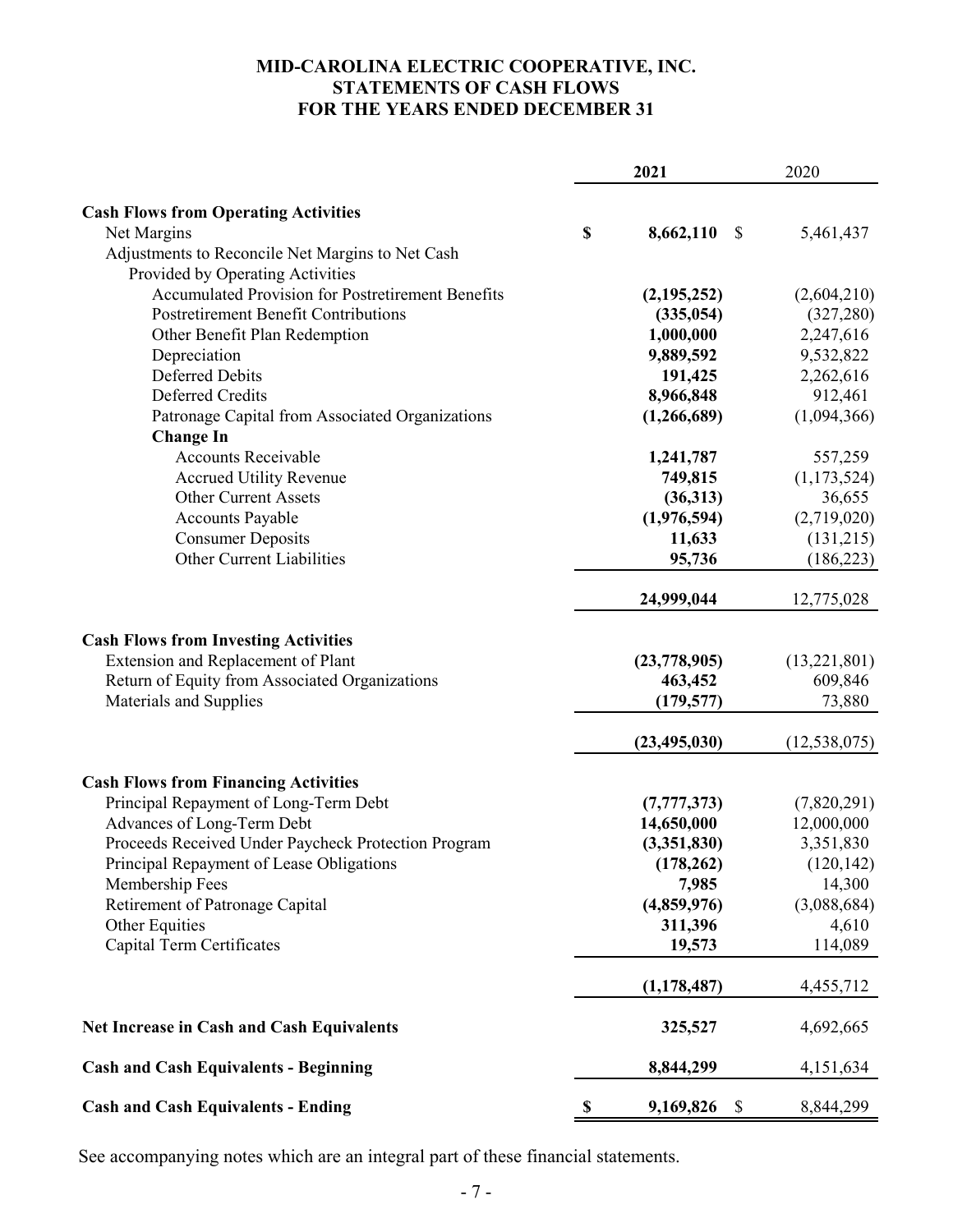## **MID-CAROLINA ELECTRIC COOPERATIVE, INC.**

## **NOTES TO FINANCIAL STATEMENTS**

#### **(1) Nature of Operations**

Mid-Carolina Electric Cooperative, Inc. (the Corporation) is a not-for-profit corporation whose purpose is to provide electric service to its members. The Corporation operates as a cooperative whereby all monies in excess of cost of providing electric service are capital, at the moment of receipt, and are credited to each member's capital account.

#### **(2) Summary of Significant Accounting Policies**

Accounting policies of the Corporation reflect practices appropriate to the electric utility industry and generally accepted accounting principles of the United States of America (U.S. GAAP). The records of the Corporation are maintained in accordance with the Uniform System of Accounts prescribed by the Federal Energy Regulatory Commission. The following describes the more significant of those policies.

#### *Long-Lived Assets*

The Corporation evaluates long-lived assets for impairment when events or changes in circumstances indicate that the carrying value of such assets may not be recoverable. The determination of whether an impairment has occurred is based on either a specific regulatory disallowance or an estimate of undiscounted future cash flows attributable to the assets, as compared with the carrying value of the assets. If an impairment has occurred, the amount of the impairment recognized is determined by estimating the fair value of the assets and recording a provision for loss if the carrying value is greater than the fair value. For assets identified as held for sale, the carrying value is compared to the estimated fair value less the cost to sell in order to determine if an impairment provision is required. Until the assets are disposed of, their estimated fair value is reevaluated when circumstances or events change.

U.S. GAAP requires the present value of the ultimate cost for an asset's future retirement be recorded in the period in which the liability is incurred. The cost should be capitalized as part of the related long-lived asset and depreciated over the asset's useful life. The Corporation has no legal retirement obligations related to its distribution facilities; therefore, a liability for the removal of these assets will not be recorded. Management believes the actual cost of removal, even though not a legal obligation, will be recovered through rates over the life of the distribution assets.

## *Utility Plant*

Utility plant is capitalized at cost less related contributions in aid of construction. In general, utility plant is capitalized at the time it becomes part of an operating unit and has been energized. However, certain items of plant referred to as special equipment items (meters, transformers, oil circuit reclosers, etc.) are capitalized at the time of purchase along with related estimated cost of installation.

## *Regulated Operations*

The Corporation, in its rate-making capacity, accounts for certain revenue and expense deferrals in accordance with *Accounting Standards Codification (ASC) 980.*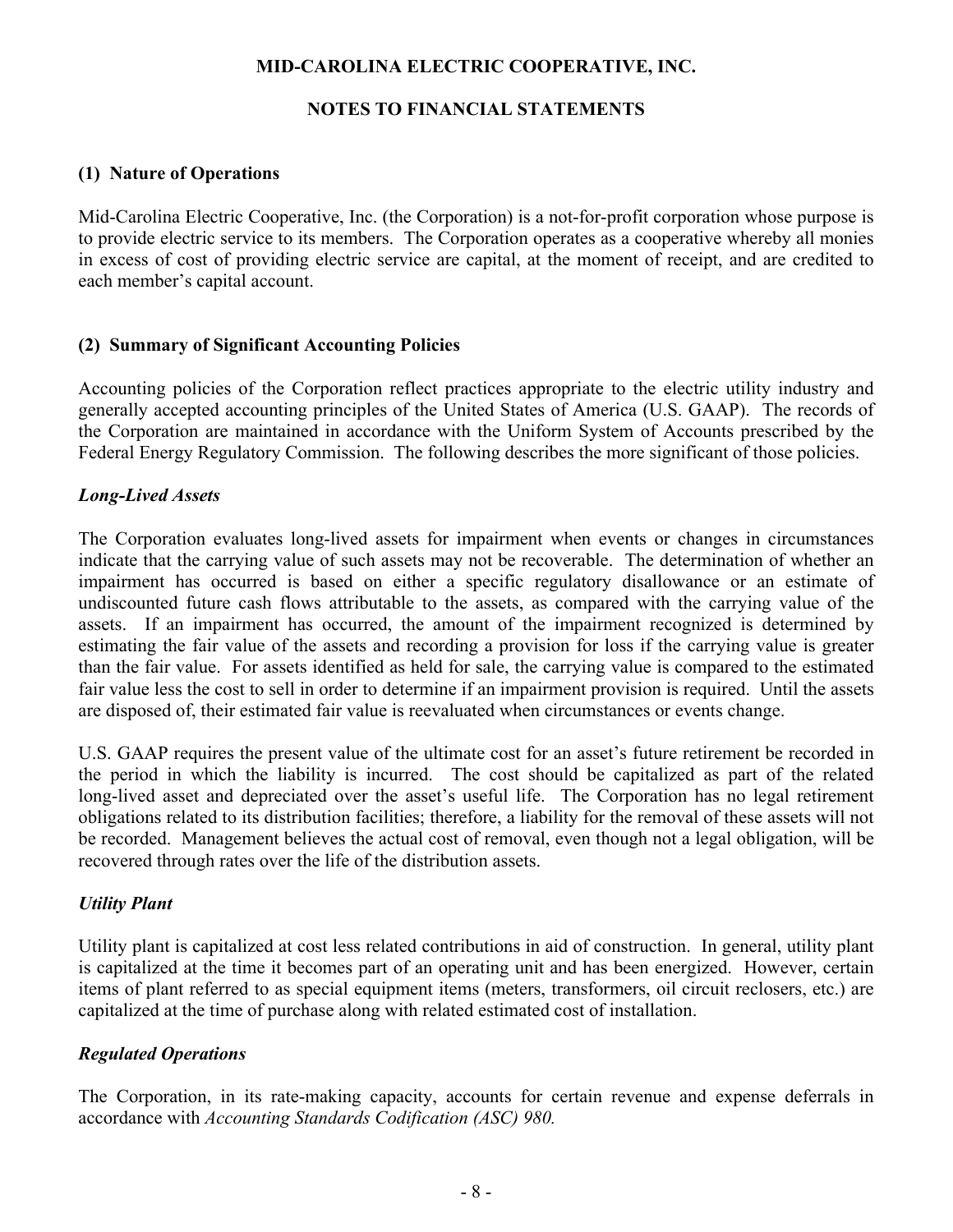## **(2) Summary of Significant Accounting Policies (Continued)**

## *Depreciation and Maintenance*

Depreciation of the capitalized cost is provided using composite rates. When property subject to depreciation is retired or otherwise disposed of in the normal course of business, its capitalized cost and its cost of removal less salvage are charged to the accumulated provision for depreciation.

Provision has been made for depreciation of distribution plant on a straight-line basis over the estimated useful lives of the assets. The rates range from 1.8 percent to 5.0 percent per annum.

Depreciation of general plant is provided on a straight-line basis over the estimated useful lives of the various assets. The rates range from 2.0 percent to 20.0 percent per annum.

Depreciation of plant completed not yet classified is provided on a straight-line basis over the estimated useful lives of the various assets at the rate of 3.3 percent per annum.

The costs of maintenance, repairs, and replacements of minor items of property are charged to maintenance expense accounts.

# *Use of Estimates*

The preparation of financial statements in conformity with U.S. GAAP requires management to make estimates and assumptions that affect the reported amounts of assets and liabilities and disclosure of contingent assets and liabilities at the date of the financial statements and the reported amounts of revenues and expenses during the reporting period. Actual results could differ from those estimates.

## *Accounts Receivable and Credit Policies*

Accounts receivable are stated at the amount billed to the consumer. Once an electric consumer's service is shut off and the account is approximately 180 days past due, the Corporation writes off the associated accounts receivable. An allowance is made for doubtful accounts based on experience and other circumstances which may affect the ability of consumers to meet their obligations. Accounts considered uncollectible are charged against the allowance. Receivables are reported on the balance sheets net of such accumulated allowance.

# *Cash Equivalents*

For purposes of the statements of cash flows, cash equivalents include time deposits, certificates of deposit, and all highly liquid debt instruments with original maturities of three months or less.

# *Materials and Supplies*

Materials and supplies are generally used for construction and for operation and maintenance work and are not for resale. Cost is determined by the moving average method of inventory valuation. Materials and supplies are charged to construction or operations at moving average cost when used.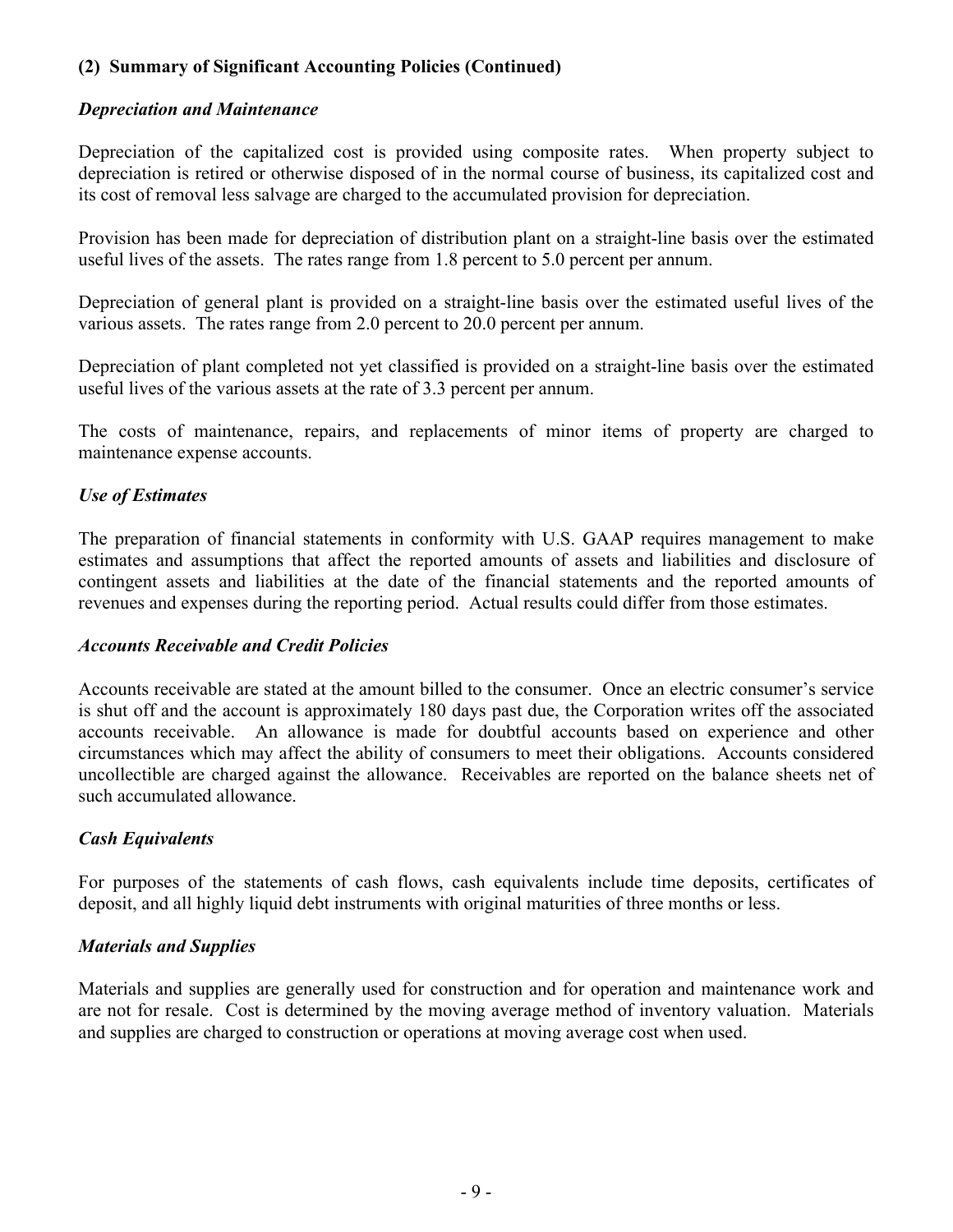## **(2) Summary of Significant Accounting Policies (Continued)**

#### *Investments in Associated Organizations*

Investments in associated organizations primarily include investments in other cooperative organizations. Investments in other cooperative organizations represent capital investments made primarily to obtain an economical source of supply, financing, product, or service. Investments in other cooperative organizations are carried at cost plus allocated equities in accordance with *ASC 905-325-30*.

#### *Equities and Margins*

The Corporation is organized and operates under the cooperative form of organization. As such, patronage capital or margins are allocated to patrons on the basis of individual consumption of electric energy. Under provisions of the long-term debt agreements, until the total equities and margins equal or exceed 20 percent of the total assets of the Corporation, the return to patrons of capital contributed by them is limited. The Corporation's equities were 22.93 percent and 22.78 percent of total assets as of December 31, 2021 and 2020, respectively.

#### *Revenue Recognition*

Electric revenue is generated from contracts (service agreements) with retail electric customers. This revenue, generated from the integrated service to deliver electricity when and if called upon by the customer, is recognized as a single performance obligation satisfied over time and as electricity is delivered to the customer during the month. Unbilled revenue related to retail sales are accrued at the end of each fiscal period.

Electric revenue includes patronage capital and is billed monthly to consumers on a cycle basis. Electric rates for the Corporation include provisions to permit the board of trustees to adjust billings for fluctuations in fuel costs, purchased power costs, and certain other costs.

## *Patronage Capital*

Patronage capital represents the Corporation's accumulated retained excess of revenue over expenses that has been allocated annually to its members. Distributions to members are made at the discretion of the board of trustees in accordance with the bylaws, subject to the restrictions contained in the long-term debt agreements.

#### *Cost of Purchased Power*

Cost of power is expensed as consumed.

## *Comprehensive Income*

The objective of comprehensive income is to report a measure of all changes in equity of the Corporation that result from transactions and other economic events of the period other than membership fees and patronage capital retirements. Other comprehensive income consists of postretirement healthcare costs not yet recognized as a component of income related to the Corporation's postretirement healthcare plan.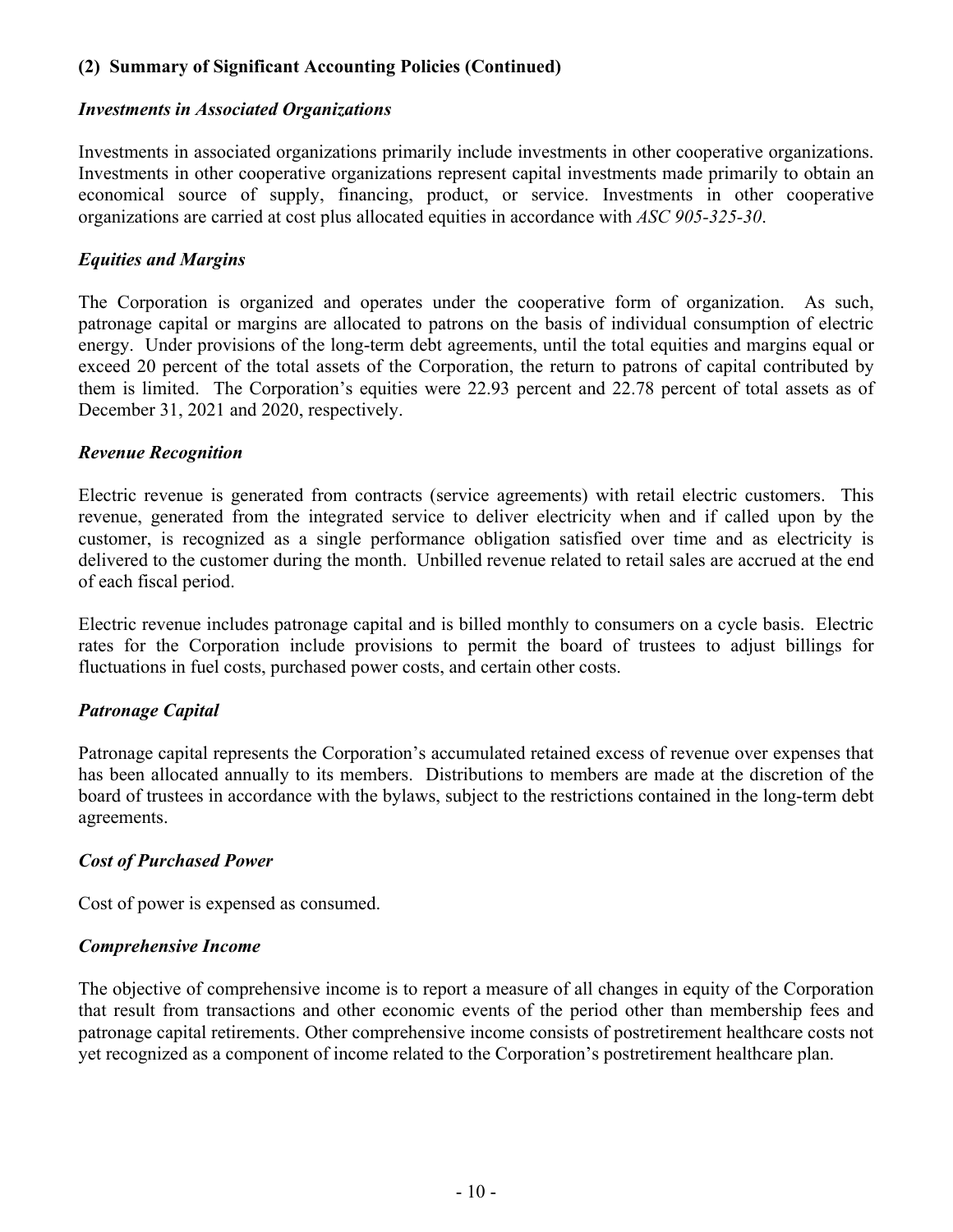## **(2) Summary of Significant Accounting Policies (Continued)**

## *Generation and Transmission Cooperative Capital Credits*

Generation and transmission cooperative capital credits represent the annual capital furnished to Central Electric Cooperative, Inc. (Central) through payment of power bills. The capital is recorded in the year provided, even though notification of the capital allocation is not received until later.

## *Sales Tax*

A portion of the Corporation's sales are subject to sales tax. The Corporation collects the sales tax from the customers and remits the taxes to the appropriate taxing authority. The Corporation excludes the taxes collected and remitted from revenue and cost of sales.

## *Income Taxes*

The Corporation is exempt from federal and state income taxes under Section  $501(c)(12)$  of the Internal Revenue Code (IRC) which provides, in part, that the Corporation derive at least 85 percent of its annual gross income from members to retain the exemption. The Corporation expects to meet the requirement for the tax year ended December 31, 2021. Accordingly, no provision for income taxes has been made in the financial statements.

## *Recent Accounting Pronouncement*

On February 25, 2016, the Financial Accounting Standards Board (FASB) issued Accounting Standards Update (ASU) 2016-02, *Leases (Topic 842)* for lease accounting under U.S. GAAP. The new standard is intended to eliminate off-balance-sheet recording of lease obligations in an effort to create financial statements that more accurately reflect leasing activities. In general, an entity will record on the balance sheet the right-of-use assets and the corresponding lease obligations. The new standard was to become effective for private companies for fiscal years beginning after December 15, 2020. On June 3, 2020, as a result of COVID-19, the FASB amended the effective dates for *ASC 842*, through the issuance of ASU 2020-05, to fiscal years beginning after December 15, 2021, and interim periods within fiscal years beginning after December 15, 2022. The Corporation can exercise a practical expedient and not apply retrospectively. The adoption of ASU 2016-02 is not expected to have a material impact on the financial statements.

# *Subsequent Events*

In preparing these financial statements, the Corporation has evaluated events and transactions for potential recognition or disclosure through February 23, 2022, the date the financial statements were available to be issued.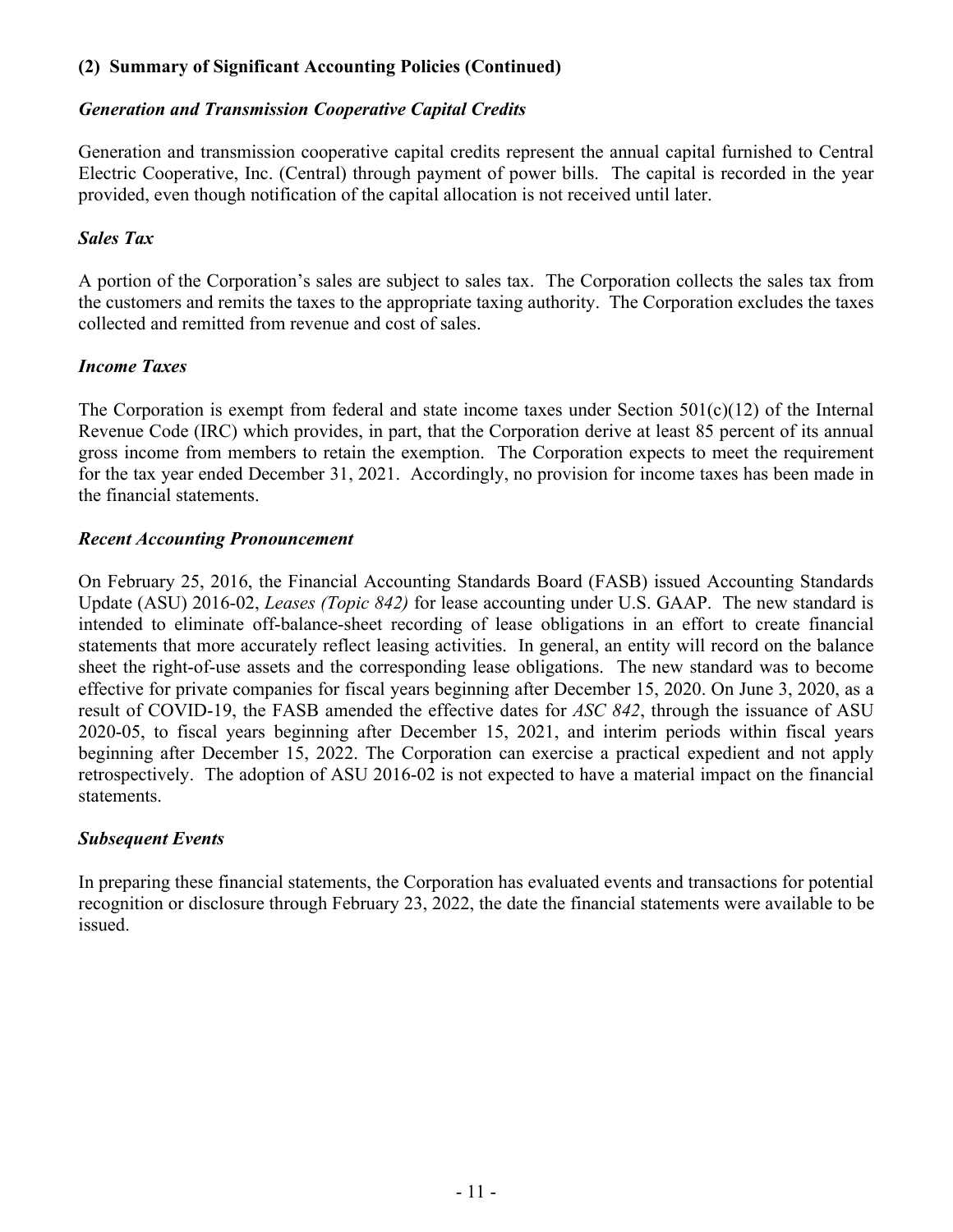## **(3) Contract Balances**

Accounts receivable, contract assets, and contract liabilities related to revenue from contracts with customers consists of the following as of December 31:

|                                | 2021                 | 2020           | 2019       |
|--------------------------------|----------------------|----------------|------------|
| Account Receivable             | \$<br>5,213,913<br>S | 6,455,700<br>S | 7,012,959  |
| <b>Contract Assets</b>         |                      |                |            |
| <b>Accrued Utility Revenue</b> | 7,606,274            | 8,356,089      | 7,182,565  |
| Margin Stabilization Plan      |                      |                | 2,449,254  |
| <b>Contract Liabilities</b>    |                      |                |            |
| Margin Stabilization Plan      | (9,832,847)          | (906, 443)     |            |
| Total Receivables and          |                      |                |            |
| <b>Contract Balances</b>       | \$<br>2,987,340      | 13,905,346     | 16,644,778 |

## **(4) Utility Plant**

Listed below are the major classes of the electric utility plant as of December 31:

|                                           | 2021 |               |    | 2020          |
|-------------------------------------------|------|---------------|----|---------------|
| Intangible                                | \$   | <b>270</b>    | -S | 270           |
| <b>Distribution Plant</b>                 |      | 250, 535, 825 |    | 232, 351, 896 |
| General Plant                             |      | 28,418,410    |    | 27,160,405    |
| Completed Construction Not Yet Classified |      | 70,016,160    |    | 72,451,484    |
| <b>Electric Plant in Service</b>          |      | 348,970,665   |    | 331,964,055   |
| <b>Construction Work in Progress</b>      |      | 12,682,091    |    | 9,054,625     |
|                                           |      | 361, 652, 756 |    | 341,018,680   |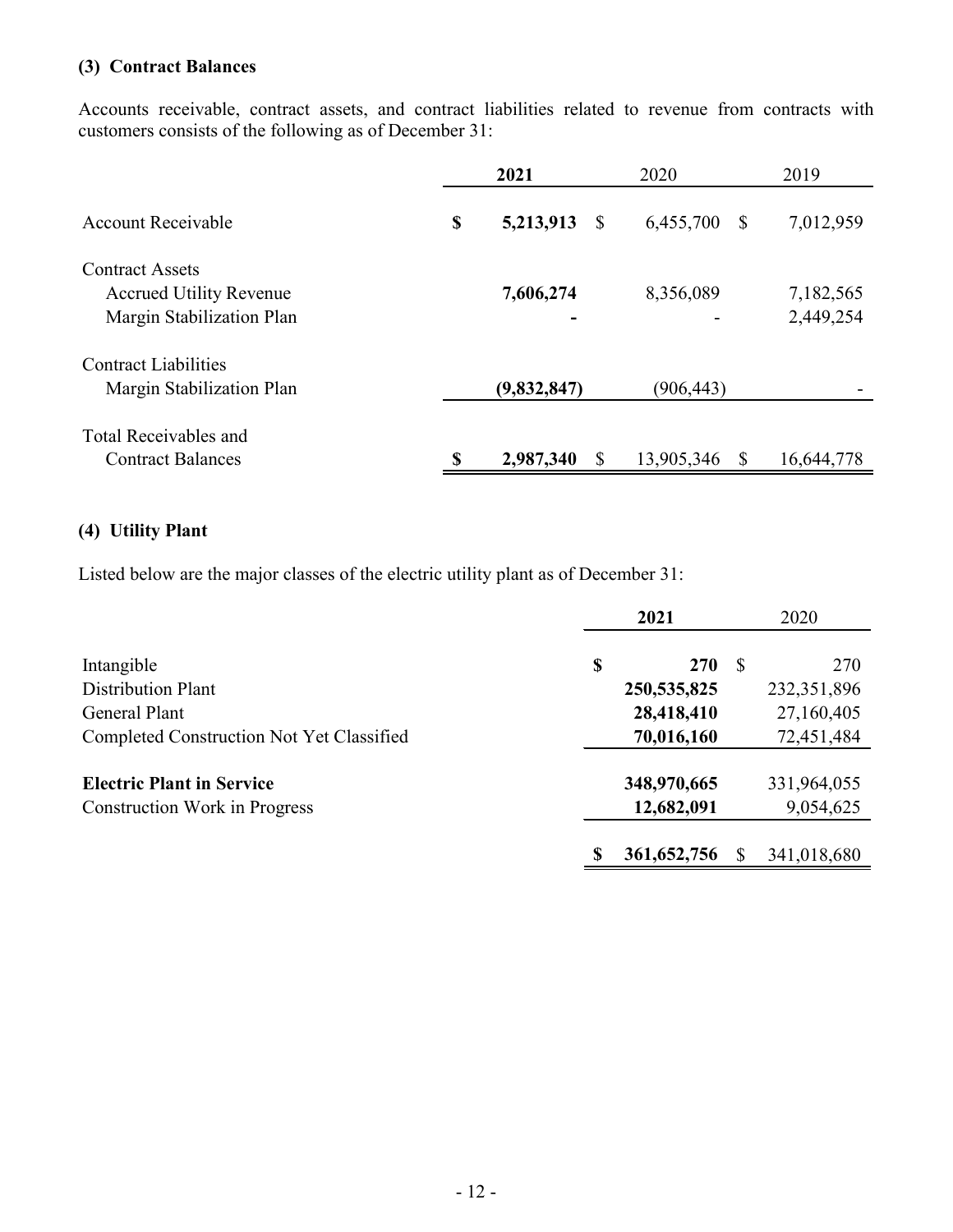# **(5) Investments in Associated Organizations**

Investments in associated organizations consist of the following as of December 31:

|                                                          | 2021        |            | 2020                       |  |
|----------------------------------------------------------|-------------|------------|----------------------------|--|
| National Rural Utilities Cooperative Finance Corporation |             |            |                            |  |
| Membership Fee                                           | $\mathbf S$ | 1,000      | $\mathbb{S}$<br>1,000      |  |
| Capital Term Certificates                                |             | 1,506,542  | 1,526,114                  |  |
| Capital Credits                                          |             | 2,765,822  | 2,420,464                  |  |
| Cooperative Electric Energy Utility Supply Corporation   |             |            |                            |  |
|                                                          |             | 2,500      |                            |  |
| Membership Fee                                           |             |            | 2,500                      |  |
| Capital Credits                                          |             | 2,514,568  | 2,347,127                  |  |
| Central Electric Cooperative, Inc.                       |             |            |                            |  |
| Capital Credits                                          |             | 4,551,817  | 4,308,871                  |  |
| National Information Solutions Cooperative, Inc.         |             |            |                            |  |
| Membership Fee                                           |             | 100        | 100                        |  |
| Capital Credits                                          |             | 116,313    | 96,311                     |  |
| Federated Rural Electric Insurance Exchange              |             |            |                            |  |
| Capital Credits                                          |             | 428,856    | 401,958                    |  |
| CarolinaConnect Cooperative, Inc.                        |             |            |                            |  |
| Membership Fee                                           |             | 1,000      | 1,000                      |  |
| CoBank                                                   |             |            |                            |  |
| Membership Fee                                           |             | 1,000      | 1,000                      |  |
| Cooperative Response Center                              |             |            |                            |  |
| Membership Fee                                           |             | 2,500      | 2,500                      |  |
|                                                          |             |            |                            |  |
| Capital Credits                                          |             | 8,021      | 7,430                      |  |
|                                                          | \$          | 11,900,039 | $\mathbb{S}$<br>11,116,375 |  |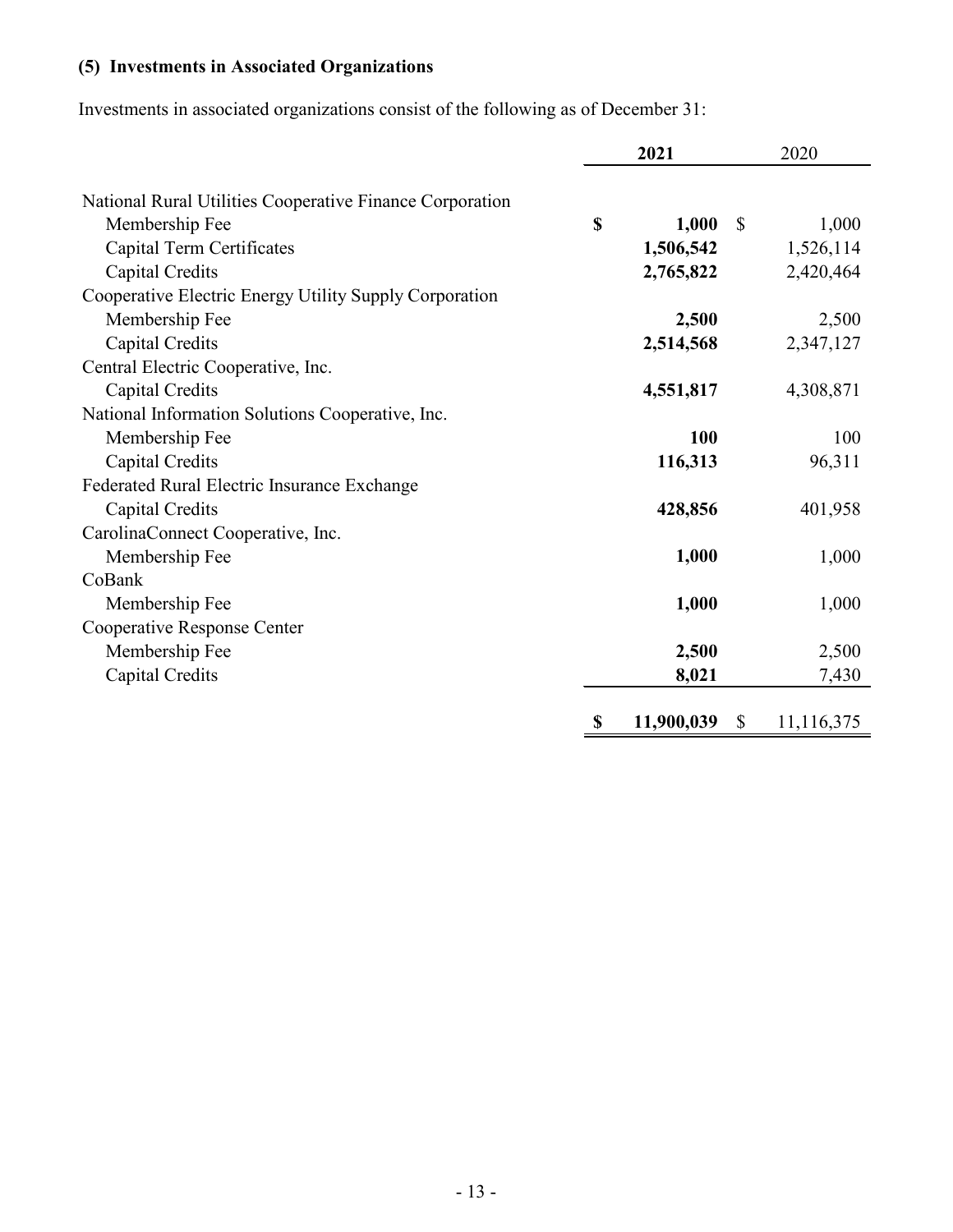#### **(6) Deferred Debits and Deferred Credits**

Deferred debits are comprised of the following as of December 31:

|       | 2021              | 2020    |
|-------|-------------------|---------|
| Other | \$<br>$15,256$ \$ | 206,681 |

Deferred credits are comprised of the following as of December 31:

|                                                               | 2021                       |     | 2020               |
|---------------------------------------------------------------|----------------------------|-----|--------------------|
| Margin Stabilization Plan<br><b>Unclaimed Capital Credits</b> | \$<br>9,832,847<br>413,169 | - S | 906,443<br>372,725 |
|                                                               | 10,246,016                 |     | 1,279,168          |

The Corporation established a margin stabilization plan under the provisions of *ASC 980*, approved by the board of trustees which, in effect, requires the Corporation to adjust electrical rates to members to achieve defined margins. The targeted Times Interest Earned Ratio (TIER) established by the board of trustees required that the Corporation earn net margins resulting in a TIER of 1.65 for January thru September and 3.00 for October thru December for an average 1.99 for 2021 and 1.5 for 2020, respectively. Actual margins above the established TIER are deferred and recorded as deferred credits. Actual margins below the established TIER are deferred and recorded as deferred debits.

The following is a summary of the change in the margin stabilization plan during the years ended December 31:

|                                                                        | 2021                                            | 2020                                   |
|------------------------------------------------------------------------|-------------------------------------------------|----------------------------------------|
| <b>Beginning Balance</b><br>Revenue Returned<br><b>TIER</b> Adjustment | \$<br>$(906, 443)$ \$<br>906,443<br>(9,832,847) | 2,449,254<br>(2,449,254)<br>(906, 443) |
|                                                                        | (9,832,847)                                     | (906, 443)                             |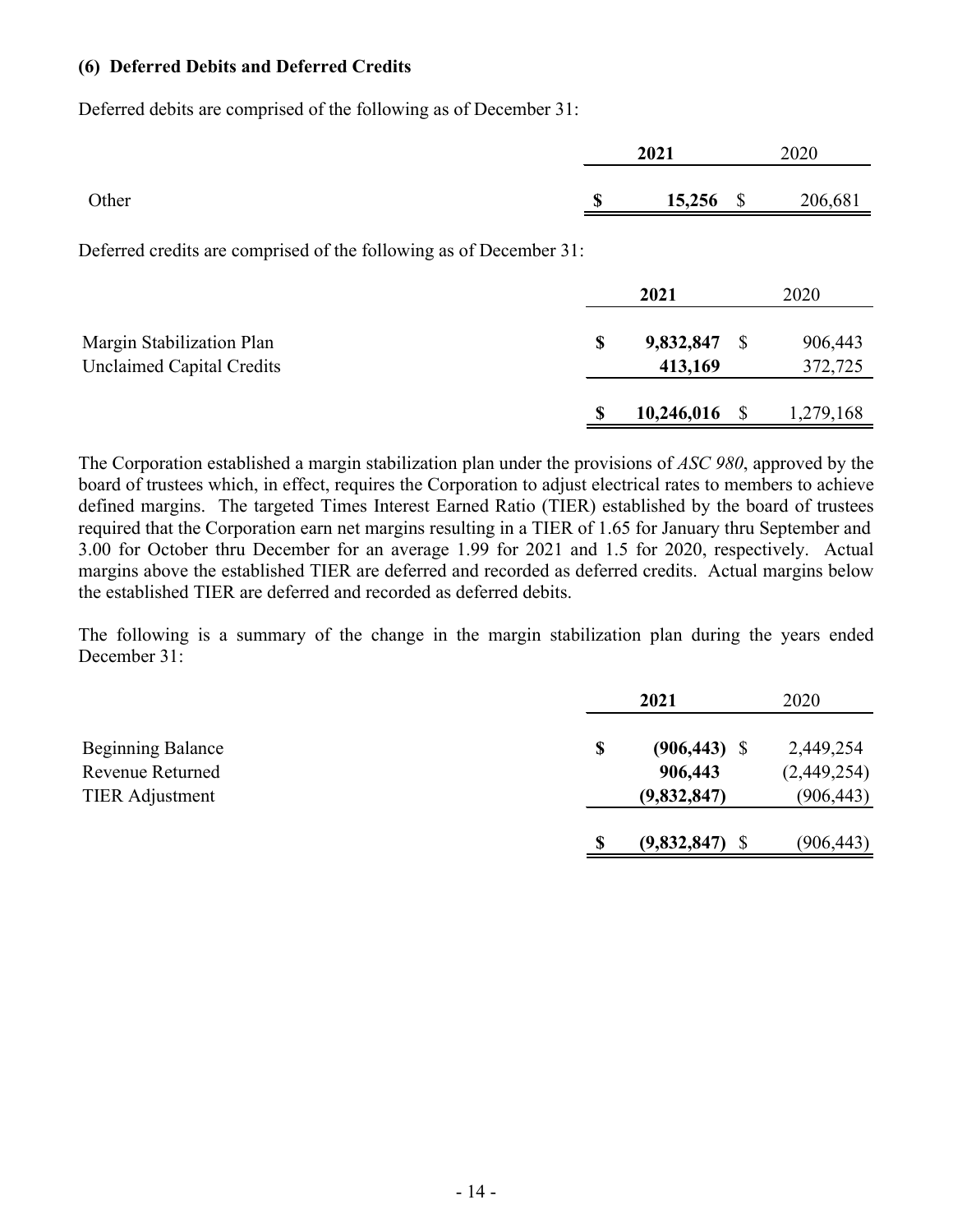#### **(7) Patronage Capital**

Patronage capital is comprised of the following as of December 31:

|                               | 2021                           | 2020                            |  |
|-------------------------------|--------------------------------|---------------------------------|--|
| Assignable<br>Assigned        | 8,662,110<br>\$<br>134,165,974 | 5,461,437<br>128,704,537        |  |
| <b>Cumulative Retirements</b> | 142,828,084<br>(85,076,489)    | 134, 165, 974<br>(80, 216, 513) |  |
|                               | 57,751,595                     | 53,949,461                      |  |

#### **(8) Debt**

Long-term debt consists of mortgage notes payable to the National Rural Utilities Cooperative Finance Corporation (NRUCFC). The notes are secured by a mortgage agreement between the Corporation and NRUCFC. Substantially all the assets of the Corporation are pledged as security for long-term debt of the Corporation. The notes generally have 35-year maturity periods and are payable on an installment basis.

Long-term debt is comprised of the following as of December 31:

|                                 | <b>Interest Rate</b>    |             |    |               |
|---------------------------------|-------------------------|-------------|----|---------------|
| <b>Holder of Note</b>           | as of December 31, 2021 | 2021        |    | 2020          |
|                                 |                         |             |    |               |
| <b>NRUCFC</b>                   | $3.45\%$ to $5.10\%$    | 196,521,514 | -S | 197,298,887   |
| Payroll Protection Program Loan | $1\%$                   |             |    | 3,351,830     |
| Maturities Due Within One Year  |                         | (8,092,669) |    | (8,225,994)   |
|                                 |                         | 188,428,845 |    | 192, 424, 723 |

Approximate principal maturities of long-term debt for each of the next five years are as follows:

| Year       | Amount          |  |  |  |
|------------|-----------------|--|--|--|
|            |                 |  |  |  |
| 2022       | \$<br>8,092,669 |  |  |  |
| 2023       | 8,375,672       |  |  |  |
| 2024       | 8,671,312       |  |  |  |
| 2025       | 8,294,216       |  |  |  |
| 2026       | 8,007,698       |  |  |  |
| Thereafter | 155,079,947     |  |  |  |
|            |                 |  |  |  |
|            | 196,521,514     |  |  |  |

Cash payments of interest totaled \$8,739,431 and \$8,640,768 for the years ended December 31, 2021 and 2020, respectively.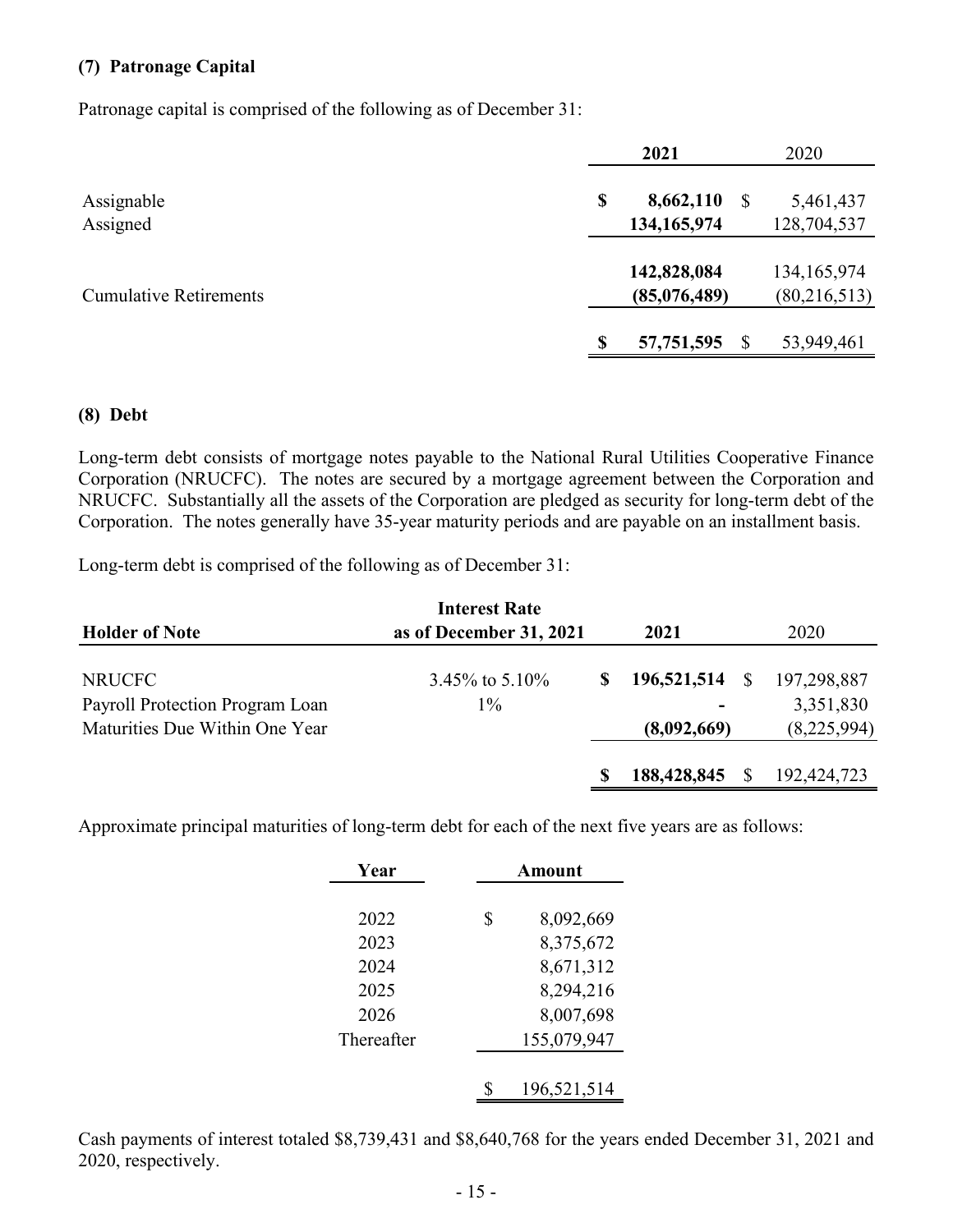## **(8) Debt (Continued)**

The Corporation has \$35,000,000 in unadvanced loan funds on commitment from NRUCFC. The availability of the funds is contingent on the Corporation's compliance with one or more preconditions set forth in the mortgage agreements.

The Corporation has two line-of-credits with NRUCFC totaling \$28,650,000 with an outstanding balance of \$18,650,000 and \$11,000,000 as of December 31, 2021 and 2020, respectively. The rate of interest as of December 31, 2021 and 2020 was 2.25 percent and 2.85 percent, respectively. Additionally, the Corporation has a \$5,000,000 line-of-credit with CoBank with no balance outstanding as of December 31, 2021 and 2020.

On April 30, 2020, the Corporation qualified for and received a loan pursuant to the Paycheck Protection Program (PPP), a program implemented by the U.S. Small Business Administration (SBA) under the Coronavirus Aid, Relief, and Economic Security Act, from a qualified lender (the PPP Lender), for an aggregate principal amount of approximately \$3,351,830 (the PPP Loan). The PPP Loan bears interest at a fixed rate of 1.0 percent per annum, with the first six months of interest deferred, has a term of two years, and is unsecured and guaranteed by the SBA. The principal amount of the PPP Loan is subject to forgiveness under the PPP, upon the Corporation's request, to the extent that the PPP Loan proceeds are used to pay expenses permitted by the PPP, including payroll costs, covered rent and interest, and covered utility payments incurred by the Corporation.

The Corporation applied for forgiveness of the PPP Loan with respect to these covered expenses. The Corporation has accounted for the PPP Loan under the Debt Model as provided for under *ASC 470*. The Corporation received notification of release during 2021. In accordance with *ASC 470*, the Corporation has recorded the full amount of the loan in the amount of \$3,351,830 as a gain on extinguishment of debt and is included as a component of nonoperating margins for the year ended December 31, 2021.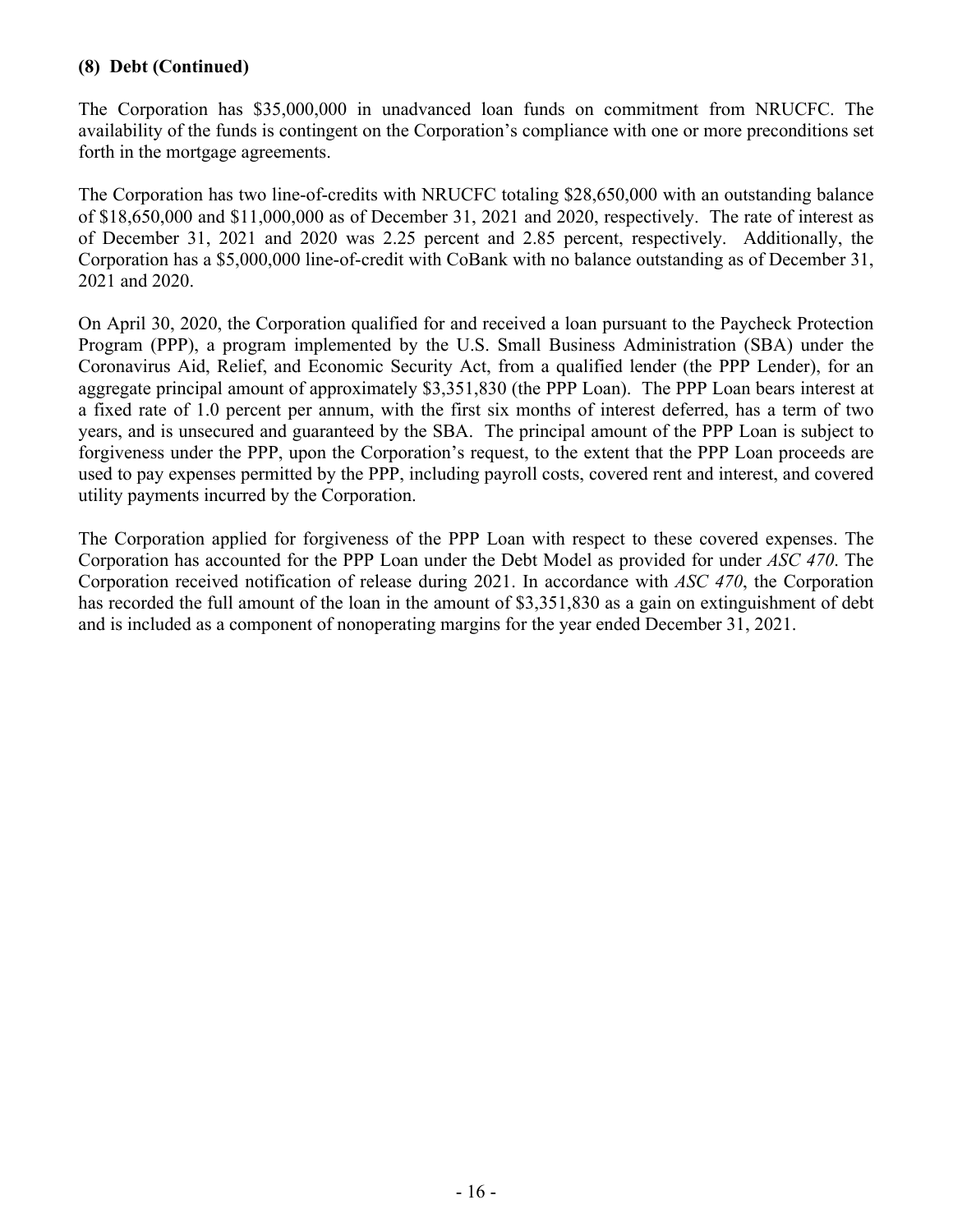#### **(9) Capital Lease Obligations**

The Corporation has entered into various lease obligations for vehicles totaling \$1,714,532. The leased vehicles have been recorded as general plant and are amortized on a straight-line basis of 5-7 years as a component of depreciation expense. Total accumulated amortization for the years ended December 31, 2021 and 2020 totaled \$511,703 and \$263,735, respectively. The outstanding obligations for the years ended December 31, 2021 and 2020 totaled \$1,342,437 and \$1,384,522, respectively. The interest rate related to the lease obligations range from 2.30 percent to 4.71 percent with maturity dates extending to July 2030.

Approximate future minimum lease payment for each of the next five years are as follows:

|            | Principal |           |    | <b>Interest</b> |    | <b>Total</b> |  |
|------------|-----------|-----------|----|-----------------|----|--------------|--|
|            |           |           |    |                 |    |              |  |
| 2022       | \$        | 192,857   | \$ | 41,932          | \$ | 234,789      |  |
| 2023       |           | 216,652   |    | 34,887          |    | 251,539      |  |
| 2024       |           | 173,742   |    | 28,050          |    | 201,792      |  |
| 2025       |           | 175,529   |    | 22,122          |    | 197,651      |  |
| 2026       |           | 173,854   |    | 16,369          |    | 190,223      |  |
| Thereafter |           | 409,803   |    | 19,117          |    | 428,920      |  |
|            |           |           |    |                 |    |              |  |
|            |           | 1,342,437 | S  | 162,477         | S  | 1,504,914    |  |

Total rental expense, excluding payments on capital leases, totaled \$465,539 and \$224,468 for the years ended December 31, 2021 and 2020, respectively.

## **(10) Retiree Benefits**

## *Pension Plan (Defined Benefit)*

Pension benefits for substantially all employees of the Corporation are provided through participation in the National Rural Electric Cooperative Association (NRECA) Retirement Security Plan (RS Plan), a defined benefit plan qualified under Section 401 and tax-exempt under 501(a) of the IRC. The plan sponsor's employer identification number is 53-0116145 and the plan number is 333.

A unique characteristic of a multiemployer plan compared to a single employer plan is that all plan assets are available to pay benefits of any plan participant. Separate asset accounts are not maintained for participating employers. This means that assets contributed by one employer may be used to provide benefits to employees of other participating employers.

The Corporation's annual contributions to the program represented less than 5 percent of total contributions made to the plan by all participating employers and are equal to the amounts recorded for pension cost. Contributions were \$3,334,051 and \$3,074,340 for the years ended December 31, 2021 and 2020, respectively.

In the RS Plan, a "zone status" determination is not required, and therefore not determined, under the Pension Protection Act (PPA) of 2006. In addition, the accumulated benefit obligations and plan assets are not determined or allocated separately by individual employer. In total, the RS Plan was over 80 percent funded at January 1, 2022 and 2021 based on the PPA funding target and PPA actuarial value of assets on those dates.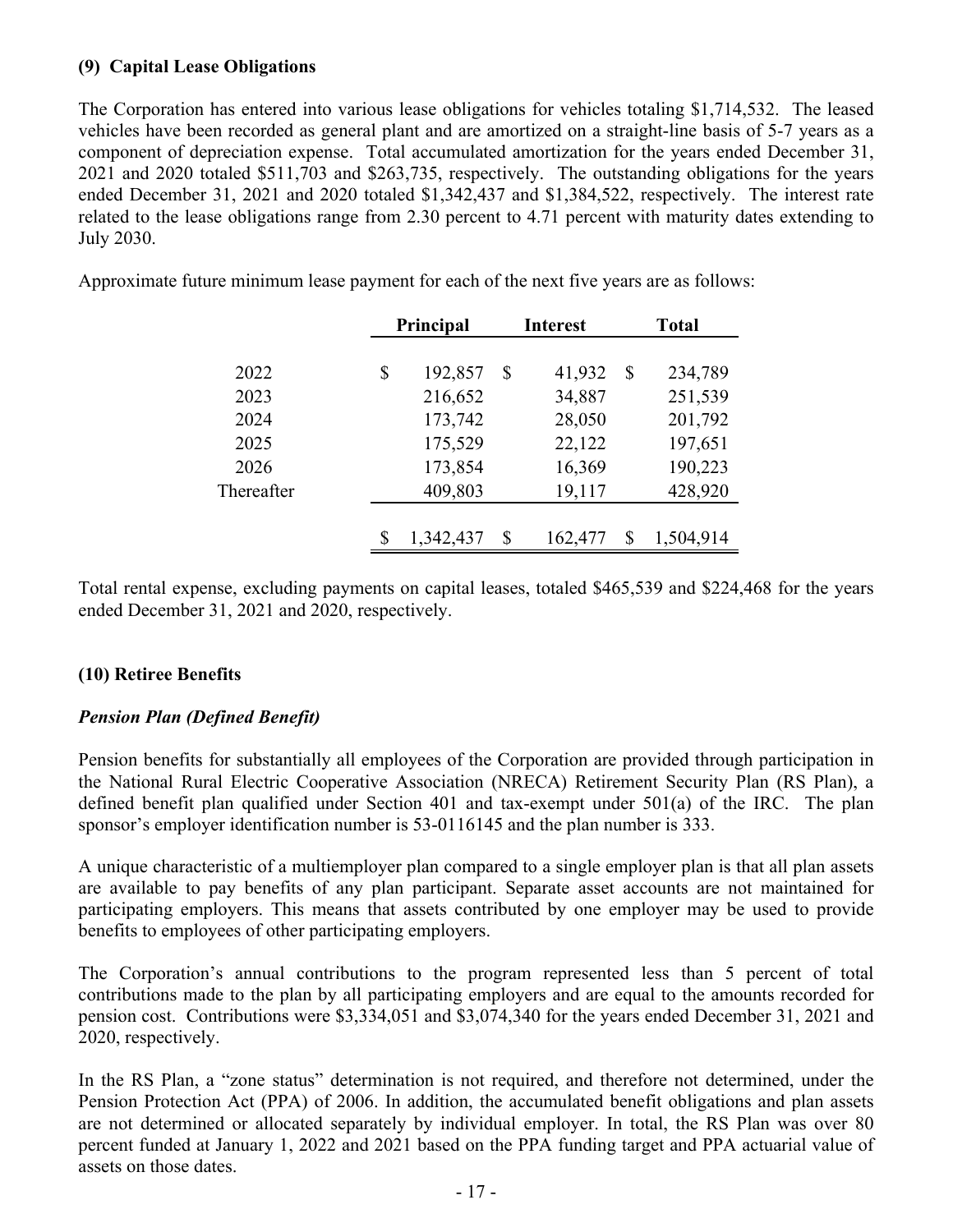#### **(10) Retiree Benefits (Continued)**

#### *Pension Plan (Defined Contribution Plan)*

Because the provisions of the PPA do not apply to the RS Plan, funding improvement plans and surcharges are not applicable. Future contribution requirements are determined each year as part of the actuarial valuation of the plan and may change as a result of plan experience.

The Corporation also provides additional employee benefits to substantially all employees through the NRECA sponsored defined contribution Savings Plan (401-k). In this defined contribution plan, the Corporation's contributory portion of costs of this plan totaled \$551,204 and \$428,345 for the years ended December 31, 2021 and 2020, respectively.

#### *Postretirement Healthcare Benefits*

The Corporation provides healthcare benefits to qualified retirees and trustees. U.S. GAAP requires cooperatives to recognize the estimated future cost of providing healthcare and any other postretirement benefits on an accrual basis.

The Corporation implemented a cap on annual employer contributions for retiree healthcare coverage in 2013. The effect of the amendment will be recognized over the average service life of participants.

The status of the Corporation's postretirement healthcare plan as of December 31 is detailed as follows:

|                                                                                                                                                                                                                                                             | 2021 |                                                                                          | 2020                                                                                     |  |
|-------------------------------------------------------------------------------------------------------------------------------------------------------------------------------------------------------------------------------------------------------------|------|------------------------------------------------------------------------------------------|------------------------------------------------------------------------------------------|--|
| Accumulated Benefit Obligation, Beginning of Year<br>Service Cost<br><b>Interest Cost</b><br><b>Participant Contributions</b><br>Change in Actuarial Assumptions<br><b>Benefits Paid</b>                                                                    | \$   | 10,235,091<br>$\mathbb{S}$<br>304,815<br>306,374<br>173,877<br>294,505<br>(508, 931)     | 10,149,519<br>326,222<br>353,097<br>193,736<br>(266, 467)<br>(521, 016)                  |  |
| Accumulated Benefit Obligation, End of Year                                                                                                                                                                                                                 |      | 10,805,731                                                                               | 10,235,091                                                                               |  |
| Fair Value of Plan Assets, Beginning of Year<br><b>Actual Return on Plan Assets</b><br>Other Benefit Plan Redemption<br><b>Employer Contributions</b><br><b>Participant Contributions</b><br><b>Benefits Paid</b><br>Fair Value of Plan Assets, End of Year |      | 21,759,927<br>2,730,146<br>(1,000,000)<br>335,054<br>173,877<br>(508, 931)<br>23,490,073 | 21,361,281<br>2,646,262<br>(2,247,616)<br>327,280<br>193,736<br>(521, 016)<br>21,759,927 |  |
| <b>Funded Status</b>                                                                                                                                                                                                                                        |      | (12, 684, 342)<br><sup>S</sup>                                                           | (11, 524, 836)                                                                           |  |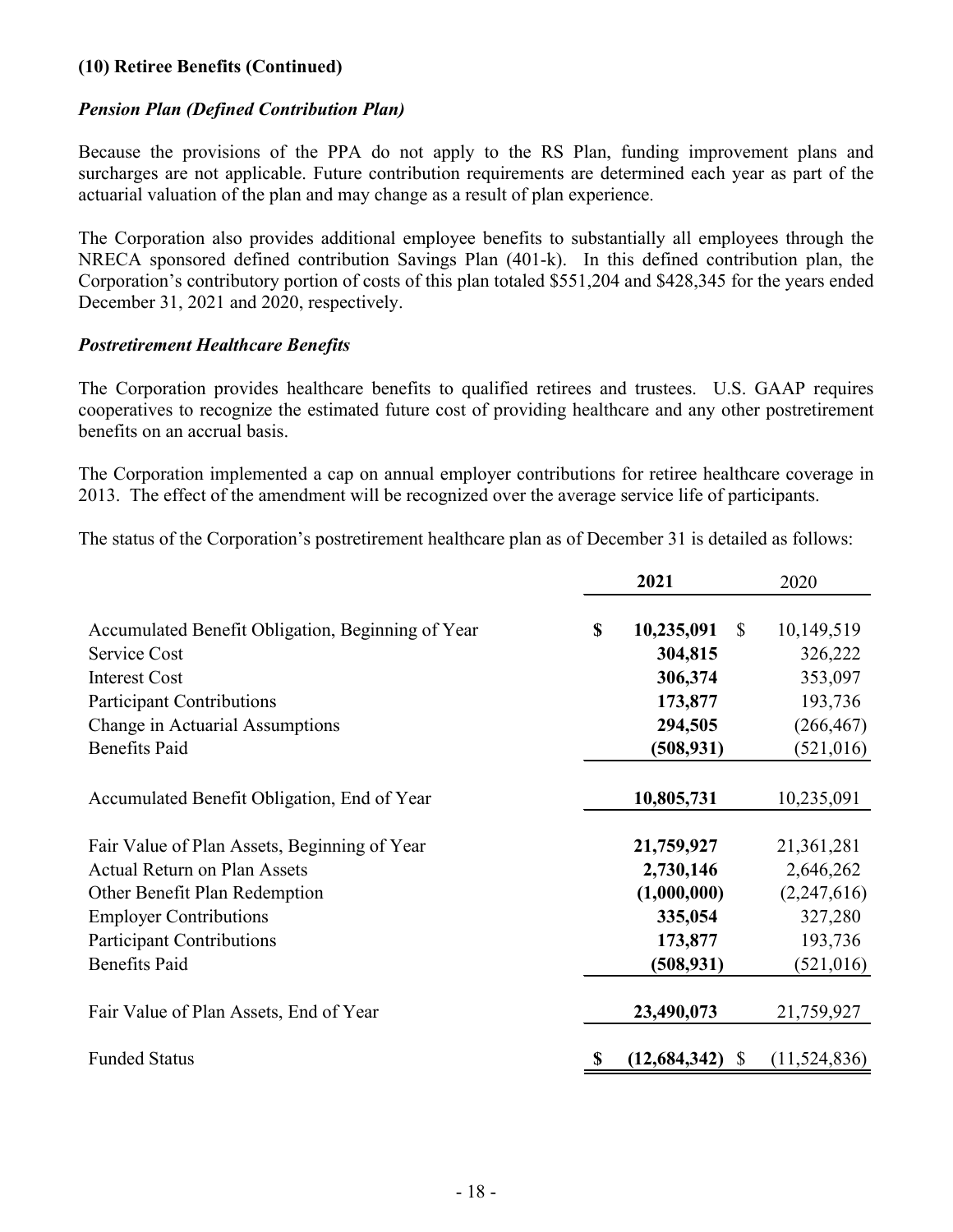#### **(10) Retiree Benefits (Continued)**

#### *Postretirement Healthcare Benefits (Continued)*

Net periodic postretirement benefit cost consists of the following for the years ended December 31:

|                                                           |    | 2021              | 2020        |
|-----------------------------------------------------------|----|-------------------|-------------|
| Service Cost                                              | \$ | 304,815 \$        | 326,222     |
| Interest Cost                                             |    | 306,374           | 353,097     |
| <b>Actual Return on Plan Assets</b>                       |    | (2,730,146)       | (2,646,262) |
| <b>Amortization of Plan Amendments</b>                    |    | (370, 800)        | (370, 800)  |
| Amortization of Actuarial Assumptions                     |    | 294,505           | (266, 467)  |
|                                                           |    | (2,195,252)<br>-S | (2,604,210) |
| Amounts recognized as a component of equity consisted of: |    |                   |             |
|                                                           |    | 2021              | 2020        |
| <b>Amortization of Prior Service Credit</b>               | S  | 1,958,700         | 2,329,500   |

The Corporation's accumulated postretirement benefit obligation and net periodic postretirement benefit cost are calculated using various actuarial assumptions and methodologies. The assumptions include discount rates, healthcare trend rates, mortality rates, and other factors. Actuarial assumptions are reviewed on an annual basis.

The components of net periodic postretirement benefit cost, other than the service cost component, are included in the line item nonoperating margins for the years ended December 31, 2021 and 2020.

The following table shows key assumptions used for the measurement of obligations for the plan as of December 31:

|                                                  | December 31     |                |                |  |
|--------------------------------------------------|-----------------|----------------|----------------|--|
| <b>Description</b>                               | 2021            | 2020           | 2019           |  |
|                                                  |                 |                |                |  |
| Discount Rate on Net Postretirement Benefit Cost | 2.80%           | 3.15%          | $3.65\%$       |  |
| <b>Expected Return on Plan Assets</b>            | $3.87\%$        | $4.24\%$       | 4.96%          |  |
| <b>Medical Trend Rate</b>                        |                 |                |                |  |
| Initial (Pre- $65/Post-65$ )                     | $4.82\%/4.60\%$ | $0.00\%/4.8\%$ | $3.39\%/4.7\%$ |  |
| Ultimate (Pre-65/Post-65)                        | $5.0\%/4.60\%$  | $4.5\%/4.25\%$ | $5\%/4.6\%$    |  |
| Fiscal Year Reached (Pre-65/Post-65)             | $2029+$         | $2029+$        | 2026/2022      |  |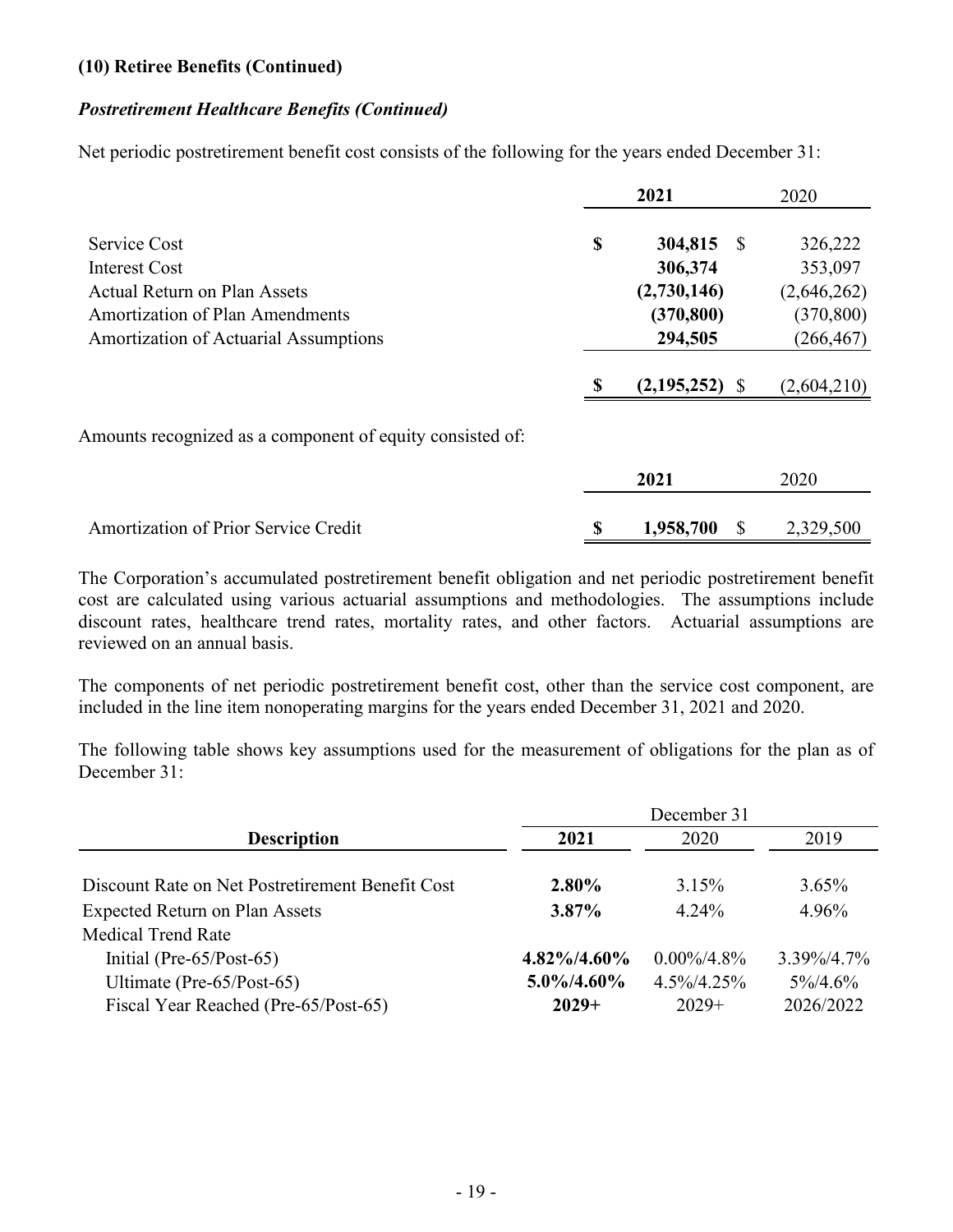#### **(10) Retiree Benefits (Continued)**

#### *Postretirement Healthcare Benefits (Continued)*

The Corporation expects to amortize \$370,800 of prior service cost from accumulated other comprehensive income in the following period. The Corporation expects to make approximately \$521,000 in voluntary contributions to its postretirement healthcare plan in 2022.

The following benefits are expected to be paid:

| Year      | <b>Amount</b> |  |
|-----------|---------------|--|
|           |               |  |
| 2022      | \$<br>520,584 |  |
| 2023      | 499,773       |  |
| 2024      | 517,504       |  |
| 2025      | 489,879       |  |
| 2026      | 504,286       |  |
| 2027-2031 | 2,836,260     |  |
|           |               |  |

The following table sets forth the weighted-average asset allocations of the Corporation's postretirement healthcare benefits at December 31, 2021 and 2020 by asset category.

| Year | <b>Bonds</b>  | <b>Equities</b> | Total   |
|------|---------------|-----------------|---------|
| 2021 | <b>33.02%</b> | 66.98%          | 100.00% |
| 2020 | 36.05%        | 63.95%          | 100.00% |

The Corporation employs a total-return investment approach whereby a mix of equities and fixed income investments is used to maximize the long-term return of plan assets for a prudent level of risk. The current asset allocation adheres to the Corporation's overall investment strategy for plan assets. Plan assets are measured at fair value (See Note 13).

## **(11) Commitments**

## *Power Contracts*

The Corporation is committed to purchase all electric energy requirements from Central, as have other members of the organization in accordance with the wholesale power contract expiring in 2058. Under the contract, the cost of wholesale power purchases through Central may increase or decrease based upon rates established by the board of trustees of Central.

Central is continuing negotiations for acquisition of additional electric generating capacity and transmission facilities for the purpose, among others, of supplying electric power and energy to members of the organization. Such benefits or detriments, if any, arising from participation in proposed joint projects with wholesale power suppliers will be passed to the members of Central.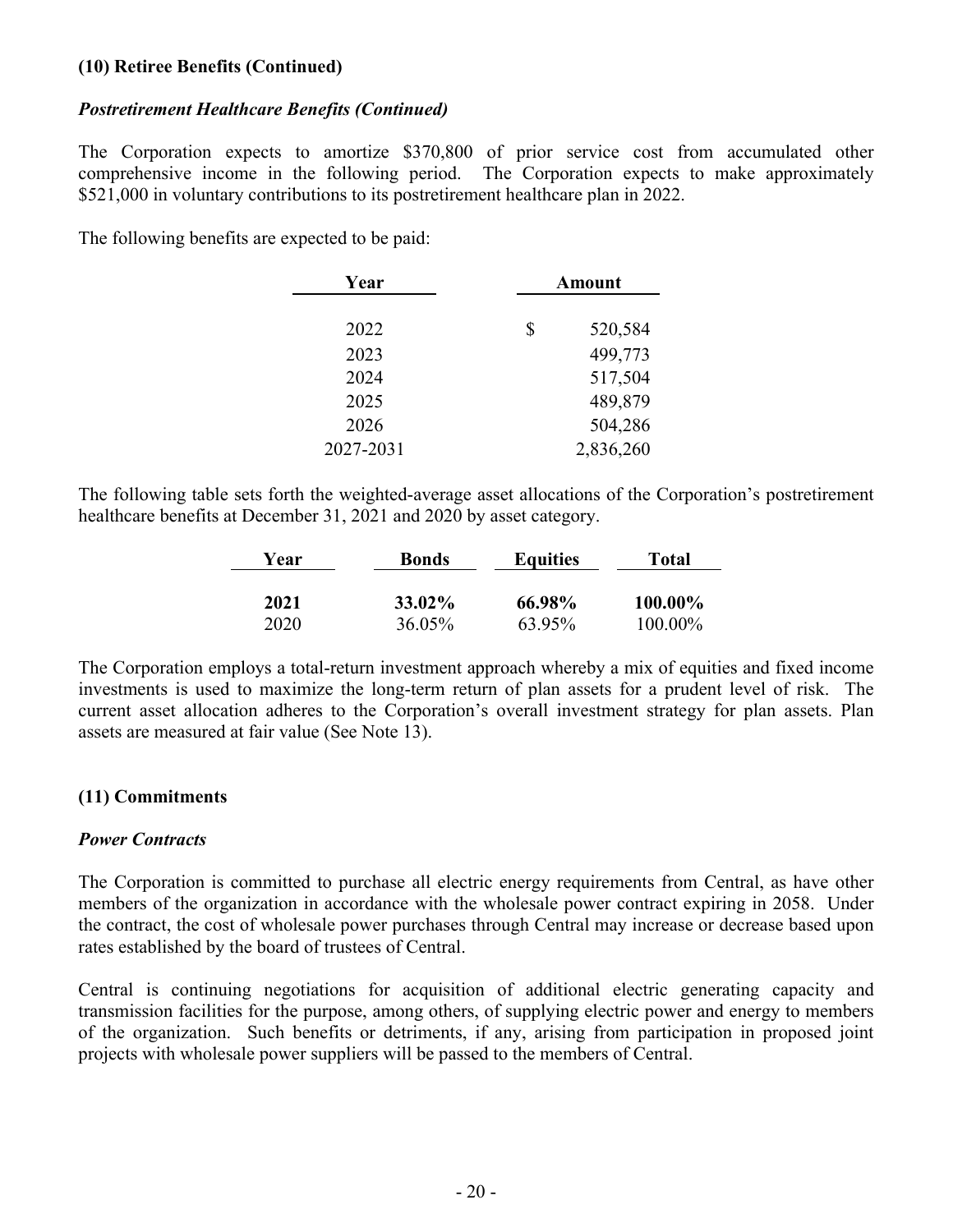## **(11) Commitments (Continued)**

#### *Guarantees*

The Corporation has provided guarantees for credit agreements obtained by CarolinaConnect Cooperative, Inc., (CarolinaConnect) a cooperative organization of which the Corporation is a member. CarolinaConnect is incorporated under the laws of South Carolina as a member-owned not-for-profit cooperative organized to develop a regional fiber optic network that that will facilitate the provision of reliable and affordable broadband and telecommunication services throughout South Carolina. The Corporation is a provider of affordable high-speed internet. As an internet service provider, the Corporation is determined to improve internet access and, as a result, quality of life.

CarolinaConnect commenced its principal operations as a provider of affordable high-speed internet in early 2017, and its financial condition is characterized by significant expenditures on plant investment and business development costs to achieve planned principal operations. CarolinaConnect utilizes the Corporation's regional electric distribution system fiber optic network under an exclusive access agreement for additional fiber capacity as available. Access fees under the agreement were \$2,243,814 and \$1,223,131 for the years ended December 31, 2021 and 2020, respectively.

The Corporation's maximum exposure under the guarantees is \$19,425,373. CarolinaConnect has credit agreements in place of \$15,000,000 and \$5,340,000 with NRUCFC and CoBank, respectively. CarolinaConnect had outstanding obligations to NRUCFC on the guaranteed facilities of \$14,425,373 and \$14,906,906 for the years ended December 31, 2021 and 2020, respectively. The credit agreement with CoBank had outstanding obligations of \$5,000,000 and \$2,000,000 as of December 31, 2021 and 2020, respectively.

## **(12) Concentrations of Credit Risk**

Financial instruments that potentially subject the Corporation to concentrations of credit risk consist principally of cash and cash equivalents and consumer accounts receivable. The Corporation maintains its cash balances in financial institutions; cash balances throughout the year periodically exceed federally insured deposit limits of \$250,000. At December 31, 2021, the amount exceeding insured limits totaled \$9,513,717.

The Corporation serves consumers in the state of South Carolina. The geographic concentration of the Corporation's consumers results in a concentration of credit risk with respect to the collection of accounts receivable. Credit evaluations are performed on most potential customers before accepting them for service. Depending upon the results of the credit evaluation, a deposit may be required.